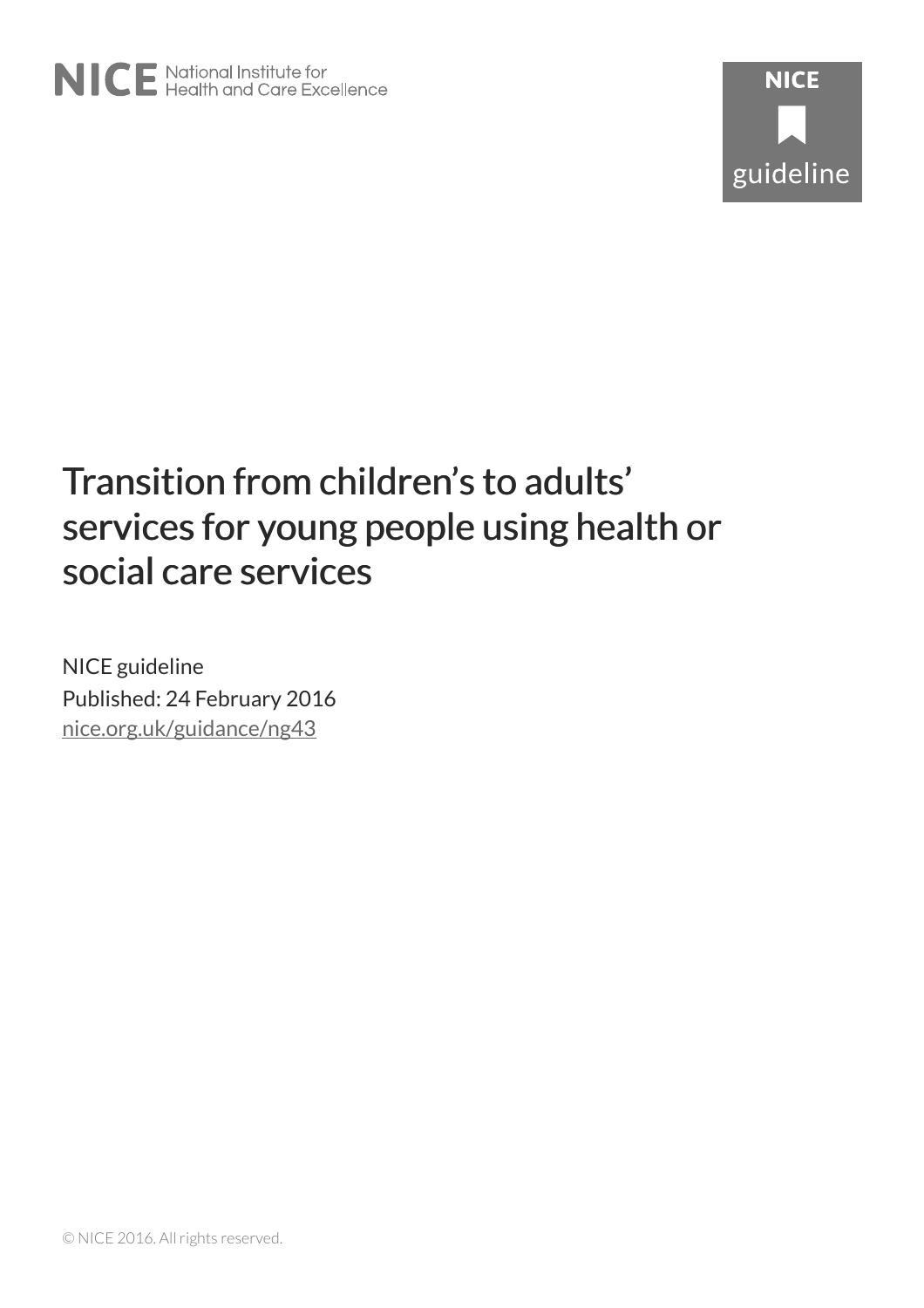# **Contents**

| The challenge: adults' services taking joint responsibility with children's services for transition 18 |             |
|--------------------------------------------------------------------------------------------------------|-------------|
| The challenge: joint planning, development and commissioning of services involved in transition across |             |
| The challenge: improving front-line practice with young people through training in developmentally     |             |
| The challenge: maximising opportunities for young people who have become disengaged or who are not     |             |
|                                                                                                        |             |
|                                                                                                        |             |
|                                                                                                        | $\ldots$ 27 |
|                                                                                                        |             |
|                                                                                                        |             |
|                                                                                                        |             |
|                                                                                                        |             |
|                                                                                                        |             |
|                                                                                                        |             |
|                                                                                                        |             |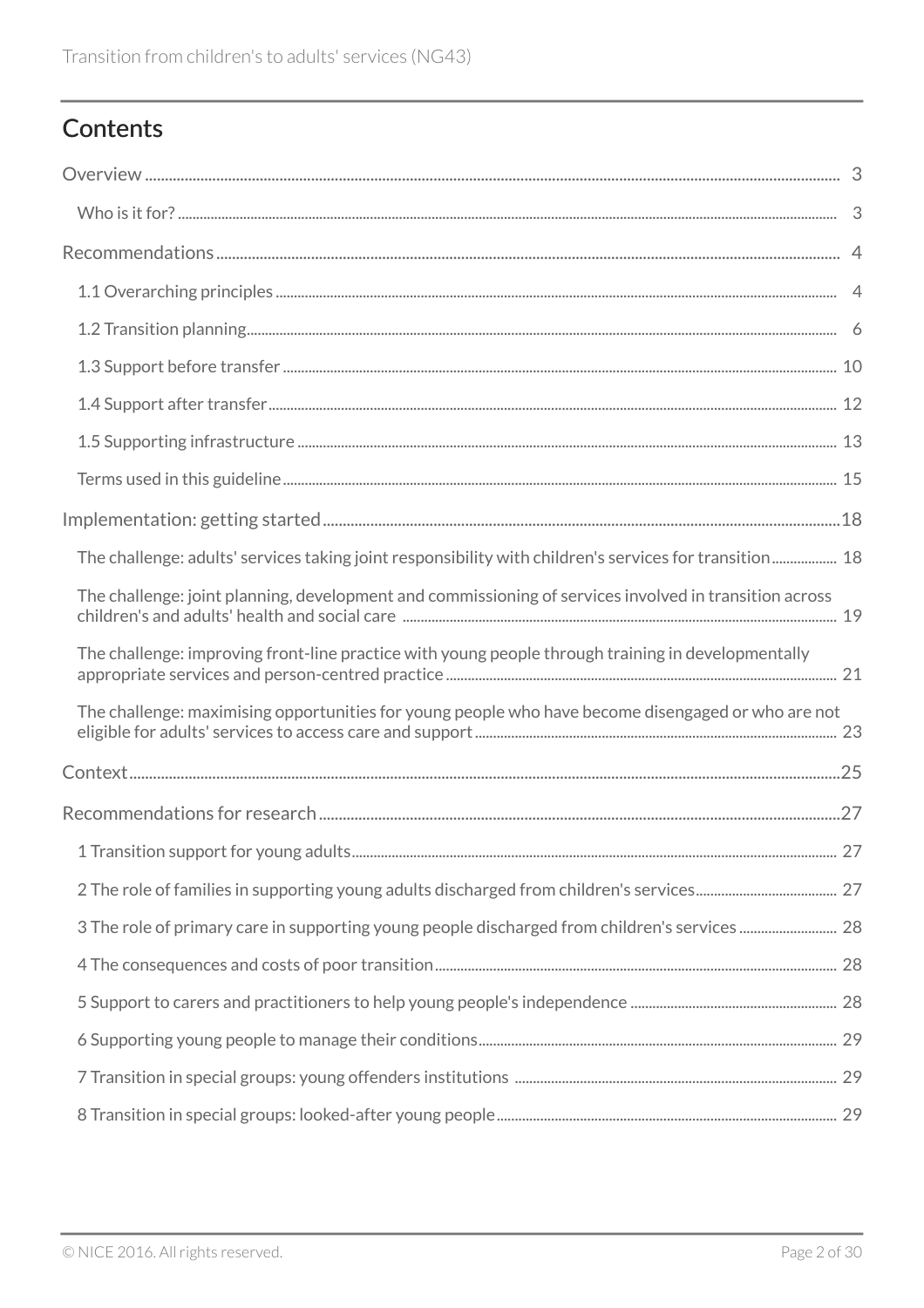# <span id="page-2-0"></span>**Overview**

This guideline covers the period before, during and after a young person moves from children's to adults' services. It aims to help young people and their carers have a better experience of transition by improving the way it's planned and carried out. It covers both health and social care.

The Care Quality Commission uses NICE guidelines as evidence to inform the inspection process.

# <span id="page-2-1"></span>*Who is it for?*

- Health and social care providers
- Health and social care practitioners in children's and adult health, mental health and social care services
- Other practitioners working with young people who use health and social care services, for example those working in education and employment agencies
- Young people using heath or social care services who may need support from adults' services in the future, and their parents or carers

Commissioners should ensure that any service specifications take into account the recommendations in this guideline and associated [quality standard](http://www.nice.org.uk/guidance/indevelopment/gid-qs10012) (publication expected December 2016).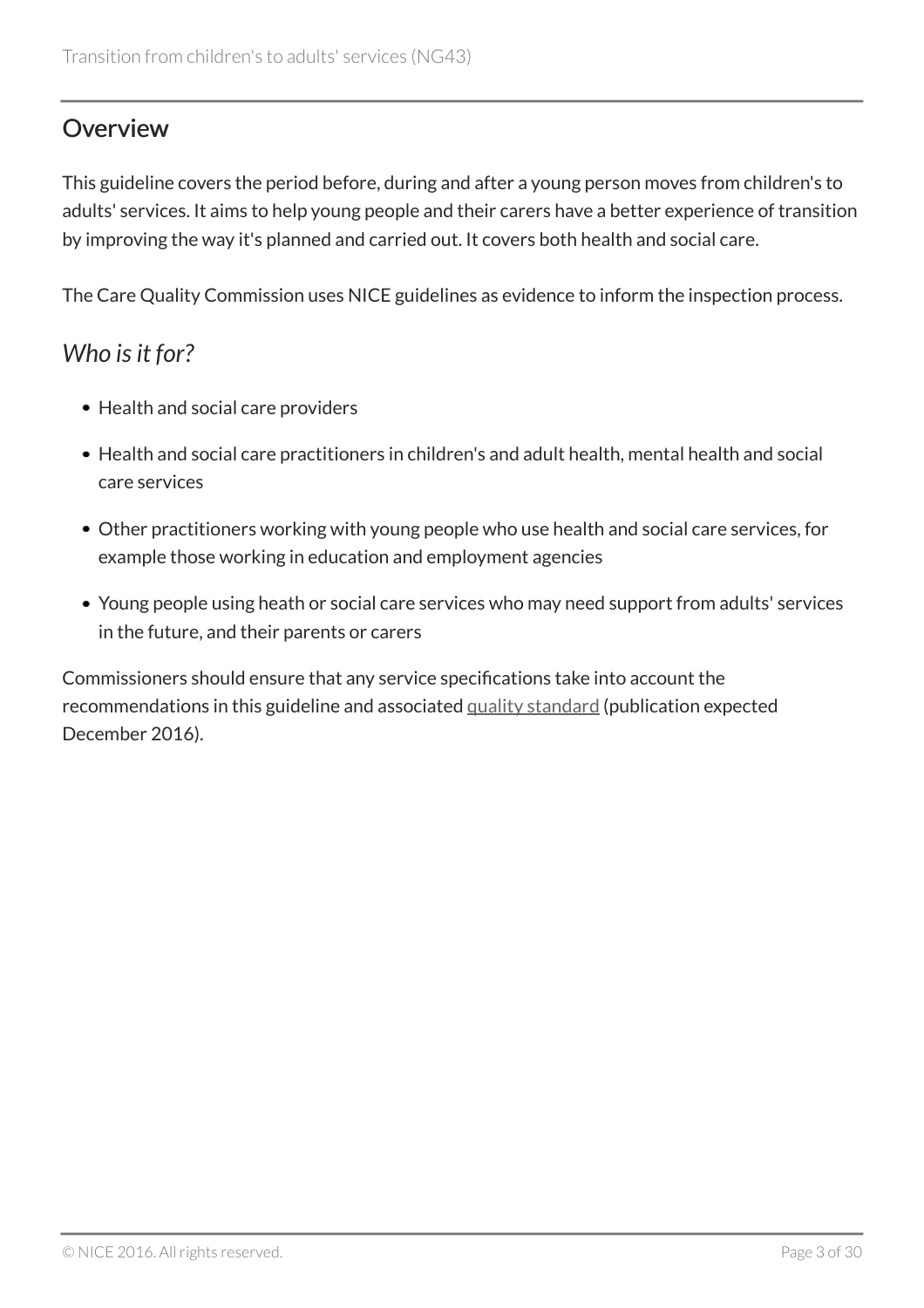# <span id="page-3-0"></span>Recommendations

People using services have the right to be involved in discussions and make informed decisions about their care, as described in [your care.](http://www.nice.org.uk/about/nice-communities/public-involvement/your-care)

[Making decisions using NICE guidelines](http://www.nice.org.uk/about/what-we-do/our-programmes/nice-guidance/nice-guidelines/using-NICE-guidelines-to-make-decisions) explains how we use words to show the strength (or certainty) of our recommendations, and has information about prescribing medicines (including off-label use), professional guidelines, standards and laws (including on consent and mental capacity), and safeguarding.

### <span id="page-3-1"></span>*1.1 Overarching principles*

- 1.1.1 Involve young people and their carers in service design, delivery and evaluation related to [transition](#page-15-0) by:
	- co-producing transition policies and strategies with them
	- planning, co-producing and piloting materials and tools
	- asking them if the services helped them achieve agreed outcomes
	- feeding back to them about the effect their involvement has had.
- 1.1.2 Ensure transition support is [developmentally appropriate](#page-14-1), taking into account the person's:
	- maturity
	- cognitive abilities
	- psychological status
	- needs in respect of long-term conditions
	- social and personal circumstances
	- caring responsibilities
	- communication needs.
- 1.1.3 Ensure transition support: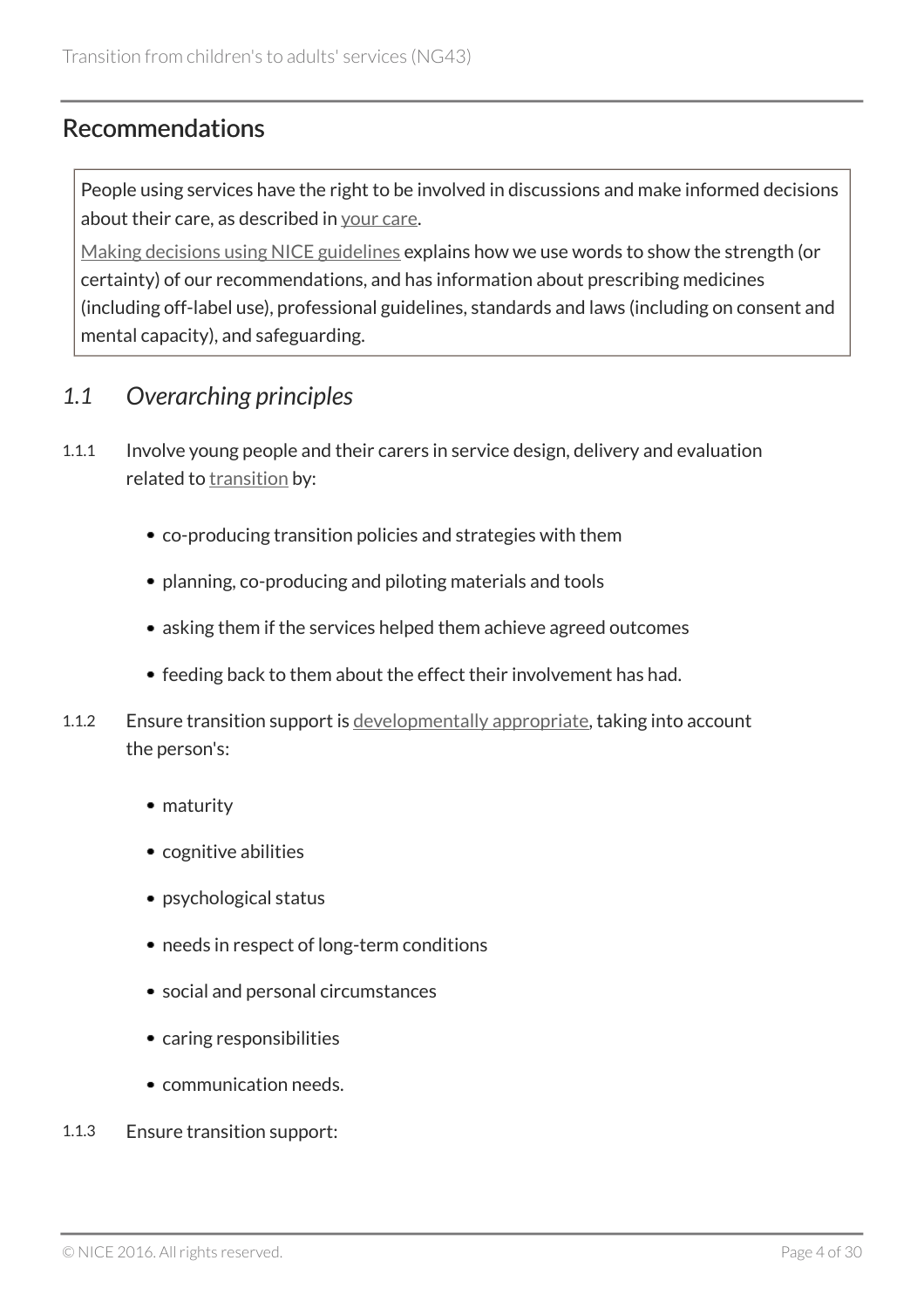- is [strengths-based](#page-15-1) and focuses on what is positive and possible for the young person rather than on a pre-determined set of transition options
- identifies the support available to the young person, which includes but is not limited to their family or carers.
- 1.1.4 Use [person-centred](#page-15-2) approaches to ensure that transition support:
	- treats the young person as an equal partner in the process and takes full account of their views and needs
	- involves the young person and their family or carers, primary care practitioners and colleagues in education, as appropriate
	- supports the young person to make decisions and builds their confidence to direct their own care and support over time
	- fully involves the young person in terms of the way it is planned, implemented and reviewed
	- addresses all relevant outcomes, including those related to:
		- education and employment
		- community inclusion
		- health and wellbeing, including emotional health
		- independent living and housing options
	- involves agreeing goals with the young person
	- includes a review of the transition plan with the young person at least annually or more often if their needs change.
- <span id="page-4-0"></span>1.1.5 Health and social care service managers in children's and adults' services should work together in an integrated way to ensure a smooth and gradual transition for young people $^{\left[ i\right] }$ . This work could involve, for example, developing:
	- a joint mission statement or vision for transition
	- jointly agreed and shared transition protocols, information-sharing protocols and approaches to practice.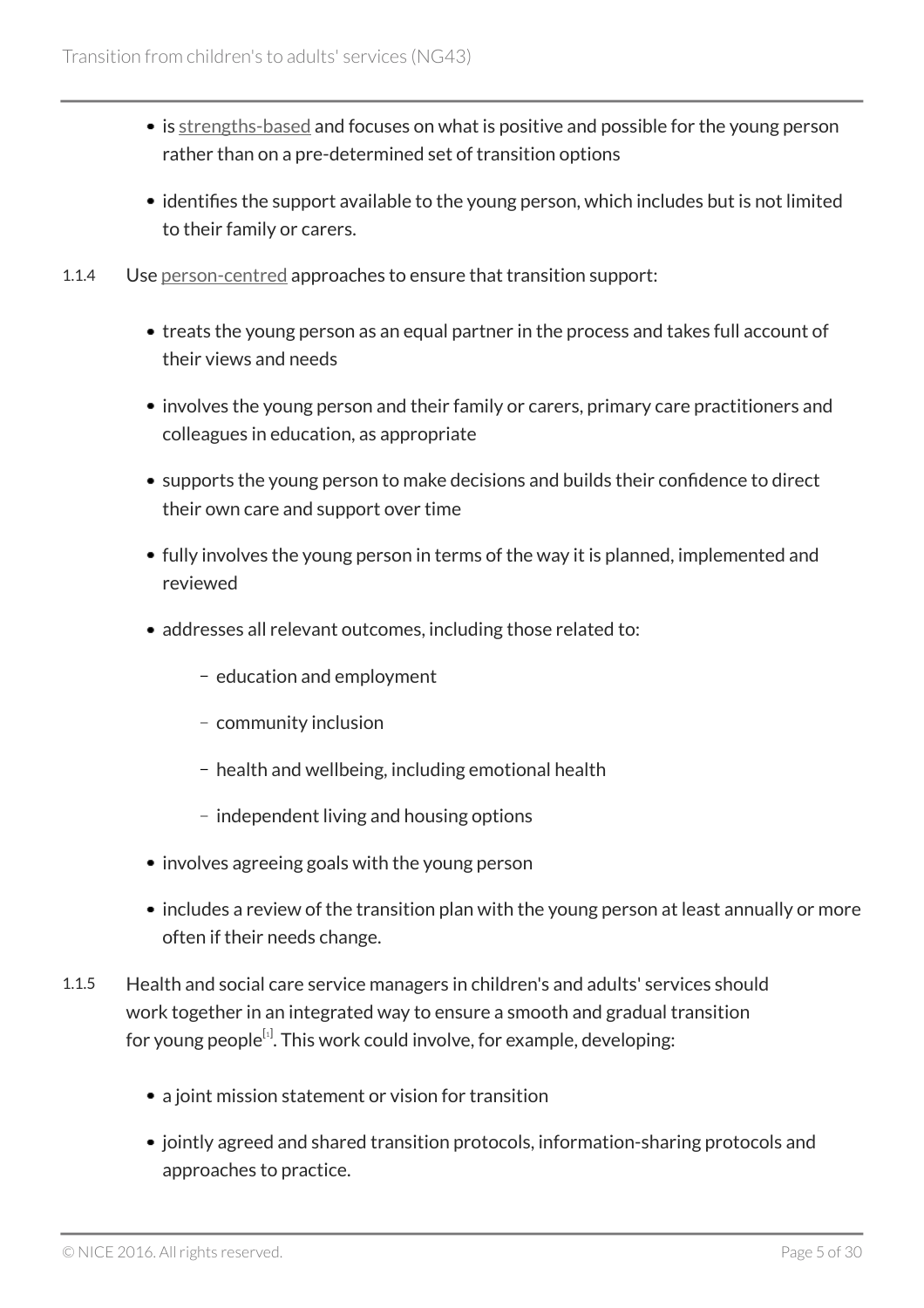- 1.1.6 Service managers in both adults' and children's services, across health, social care and education, should proactively identify and plan for young people in their locality with transition support needs.
- 1.1.7 Every service involved in supporting a young person should take responsibility for sharing safeguarding information with other organisations, in line with local information-sharing and confidentiality policies.
- 1.1.8 Check that the young person is registered with a GP.
- 1.1.9 Consider ensuring the young person has a named GP.

### <span id="page-5-0"></span>*1.2 Transition planning*

#### Timing and review

- <span id="page-5-1"></span>1.2.1 For groups not covered by health, social care and education legislation, practitioners should start planning for adulthood from year 9 (age 13 or 14) at the latest $^{\left[ z\right] }$ . For young people entering the service close to the point of <u>transfer</u>, planning should start immediately.
- 1.2.2 Start [transition](#page-15-0) planning early for young people in out-of-authority placements.
- 1.2.3 Ensure the transition planning is [developmentally appropriate](#page-14-1) and takes into account each young person's capabilities, needs and hopes for the future. The point of transfer should:
	- not be based on a rigid age threshold
	- take place at a time of relative stability for the young person.
- <span id="page-5-2"></span>1.2.4 Hold an annual meeting to review transition planning, or more frequently if needed<sup>[s]</sup>. Share the outcome with all those involved in delivering care to the young person. This meeting should:
	- involve all practitioners providing support to the young person and their family or carers, including the GP (this could be either in person or via teleconferencing or video)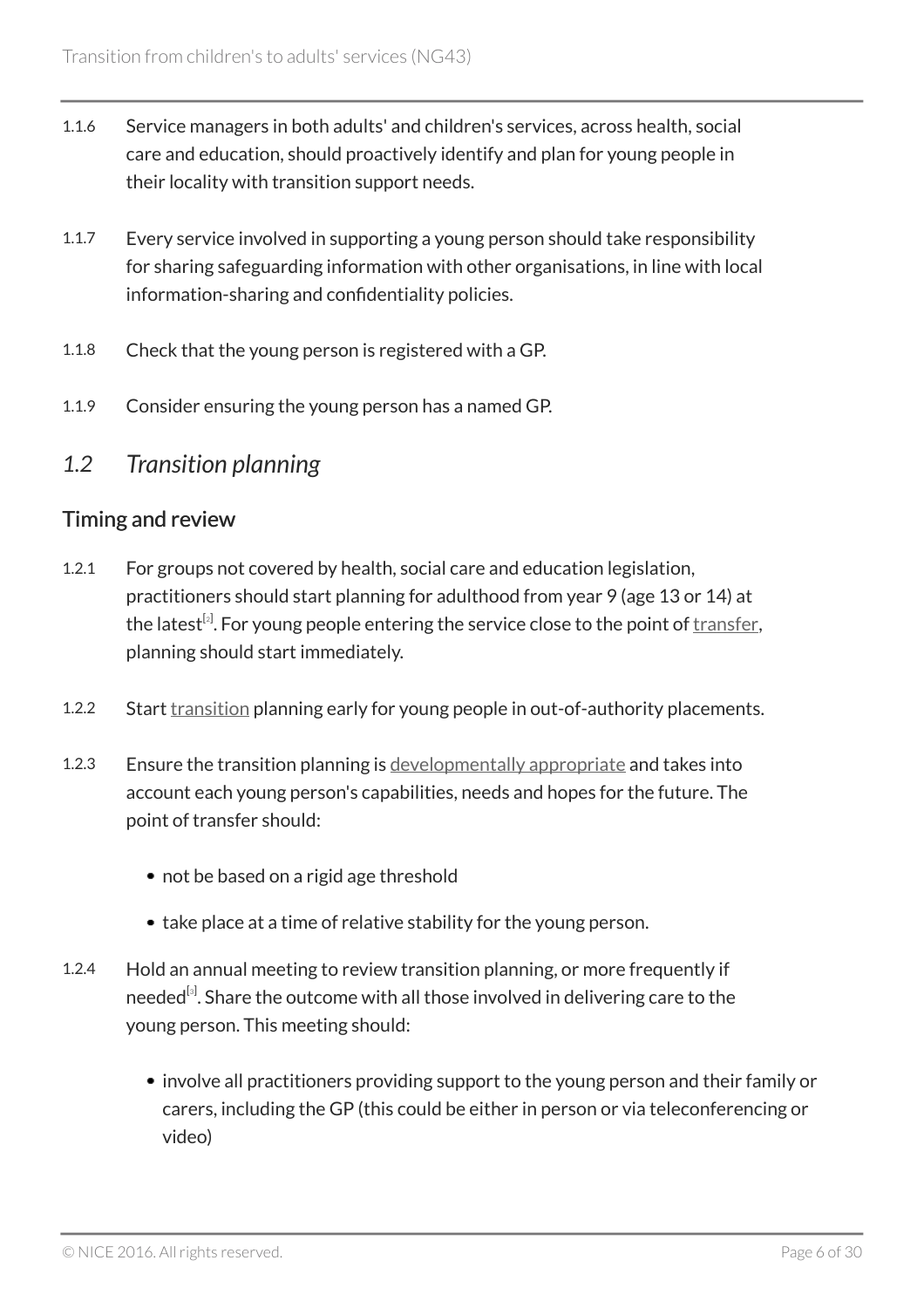- involve the young person and their family or carers
- inform a transition plan that is linked to other plans the young person has in respect of their care and support.

#### A named worker

- 1.2.5 Help the young person to identify a single practitioner who should act as a '[named worker](#page-15-4)' – to coordinate their transition care and support. This person could be supported by an administrator.
- 1.2.6 The named worker:
	- could be, depending on the young person's needs:
		- a nurse, youth worker or another health, social care or education practitioner
		- an allied health professional
		- the named GP (see recommendation 1.1.9)
		- an existing keyworker, transition worker or personal adviser
	- should be someone with whom the young person has a meaningful relationship.
- 1.2.7 The named worker should:
	- oversee, coordinate or deliver transition support, depending on the nature of their role
	- be the link between the young person and the various practitioners involved in their support, including the named GP
	- arrange appointments with the GP where needed as part of transition
	- help the young person navigate services, bearing in mind that many may be using a complex mix of care and support
	- support the young person's family, if appropriate
	- ensure that young people who are also carers can access support
	- act as a representative for the young person, if needed (that is to say, someone who can provide support or advocate for them)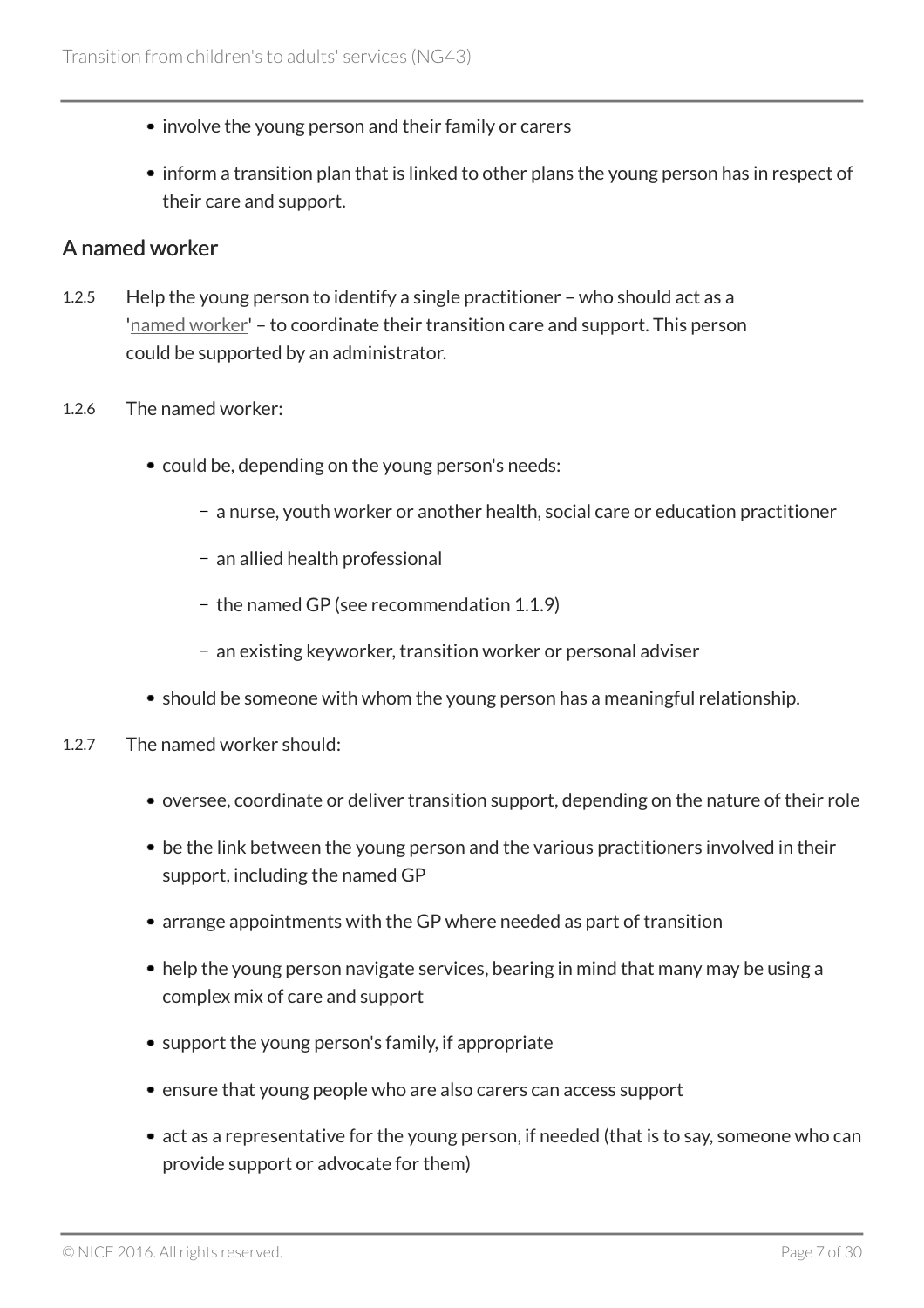- proactively engage primary care in transition planning
- direct the young person to other sources of support and advice, for example peer advocacy support groups provided by voluntary and community sector services
- think about ways to help the young person to get to appointments, if needed
- provide advice and information.
- 1.2.8 The named worker should ensure that the young person is offered support with the following aspects of transition, if relevant for them (which may include directing them to other services):
	- education and employment
	- community inclusion
	- health and wellbeing, including emotional health
	- independent living and housing options.
- 1.2.9 The named worker should:
	- support the young person for the time defined in relevant legislation, or a minimum of 6 months before and after transfer (the exact length of time should be negotiated with the young person)
	- hand over their responsibilities as named worker to someone in adults' services, if they are based in children's services.
- 1.2.10 For disabled young people in education, the named worker should liaise with education practitioners to ensure comprehensive student-focused transition planning is provided. This should involve peer advocacy, and friends and mentors as active participants.

#### Involving young people

- 1.2.11 Offer young people help to become involved in their transition planning. This may be through:
	- peer support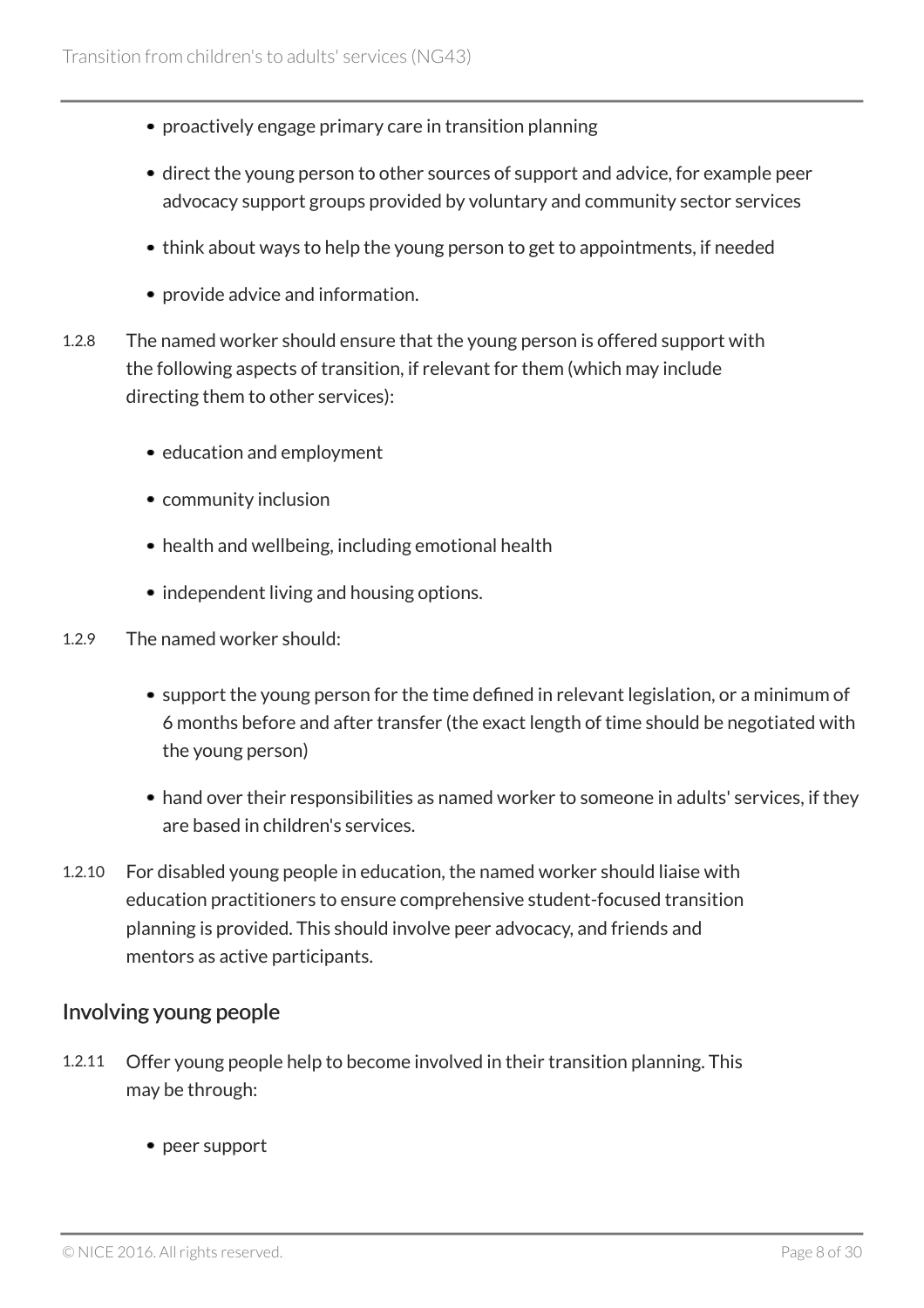- coaching and mentoring
- advocacy
- the use of mobile technology.
- 1.2.12 Service managers should ensure a range of tools is available, and used, to help young people communicate effectively with practitioners. These may include, for example:
	- ways to produce a written record of how a young person communicates, for example communication passports or 1-page profiles
	- ways to help the young person communicate, for example communication boards and digital communication tools.

#### <span id="page-8-0"></span>Building independence

- 1.2.13 Include information about how young people will be supported to develop and sustain social, leisure and recreational networks in the transition plan.
- 1.2.14 Include information and signposting to alternative non-statutory services, including condition-specific support services, in transition planning. This may be particularly important for people who do not meet the criteria for statutory adult services.
- 1.2.15 Put young people in touch with peer support groups if they want such contacts. This type of support:
	- may be provided by voluntary- and community-sector organisations, such as specific support groups or charities
	- should be provided in a way that ensures the safety and wellbeing of the young people involved.
- 1.2.16 Consider providing opportunities for young people to have individual peer support and mentoring during transition from children's to adults' services.
- 1.2.17 If the young person has long-term conditions, ensure they are helped to manage their own condition as part of the overall package of transition support. This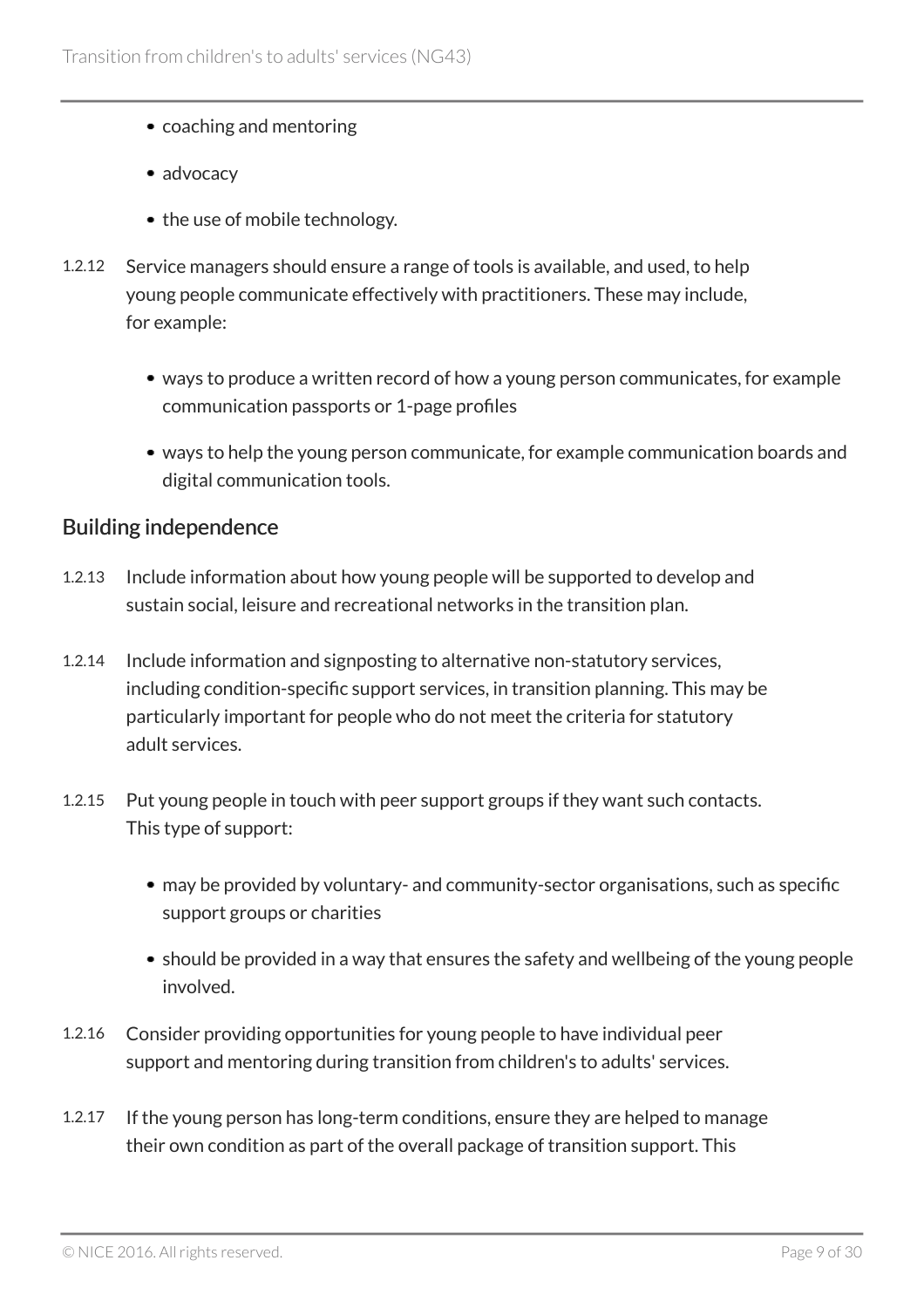should include an assessment of the young person's ability to manage their condition, self-confidence and readiness to move to adults' services.

1.2.18 For detailed recommendations on supporting looked-after children moving to independent living see the section on preparing for independence in NICE's guideline on [looked-after children and young people.](http://www.nice.org.uk/guidance/PH28/chapter/1-Recommendations#preparing-for-independence)

#### <span id="page-9-1"></span>Involving parents and carers

- 1.2.19 Ask the young person regularly how they would like their parents or carers to be involved throughout their transition, including when they have moved to adults' services.
- 1.2.20 Discuss the transition with the young person's parents or carers to understand their expectations about transition. This should include:
	- recognising that the young person's preferences about their parents' involvement may be different and should be respected
	- taking into account the young person's capacity, following the principles of the [Mental](http://www.legislation.gov.uk/ukpga/2005/9/contents) [Capacity Act](http://www.legislation.gov.uk/ukpga/2005/9/contents) and other relevant legislation, as necessary.
- 1.2.21 Help young people develop confidence in working with adults' services by giving them the chance to raise any concerns and queries separately from their parents or carers.
- 1.2.22 Adults' services should take into account the individual needs and wishes of the young person when involving parents or carers in assessment, planning and suppor $\mathsf{t}^{\text{\tiny{[4]}}}$  $\mathsf{t}^{\text{\tiny{[4]}}}$  $\mathsf{t}^{\text{\tiny{[4]}}}$ .

### <span id="page-9-2"></span><span id="page-9-0"></span>*1.3 Support before transfer*

- 1.3.1 Children's and adults' service managers should ensure that a practitioner from the relevant adult services meets the young person before they [transfer](#page-15-3) from children's services. This could be, for example, by:
	- arranging joint appointments
	- running joint clinics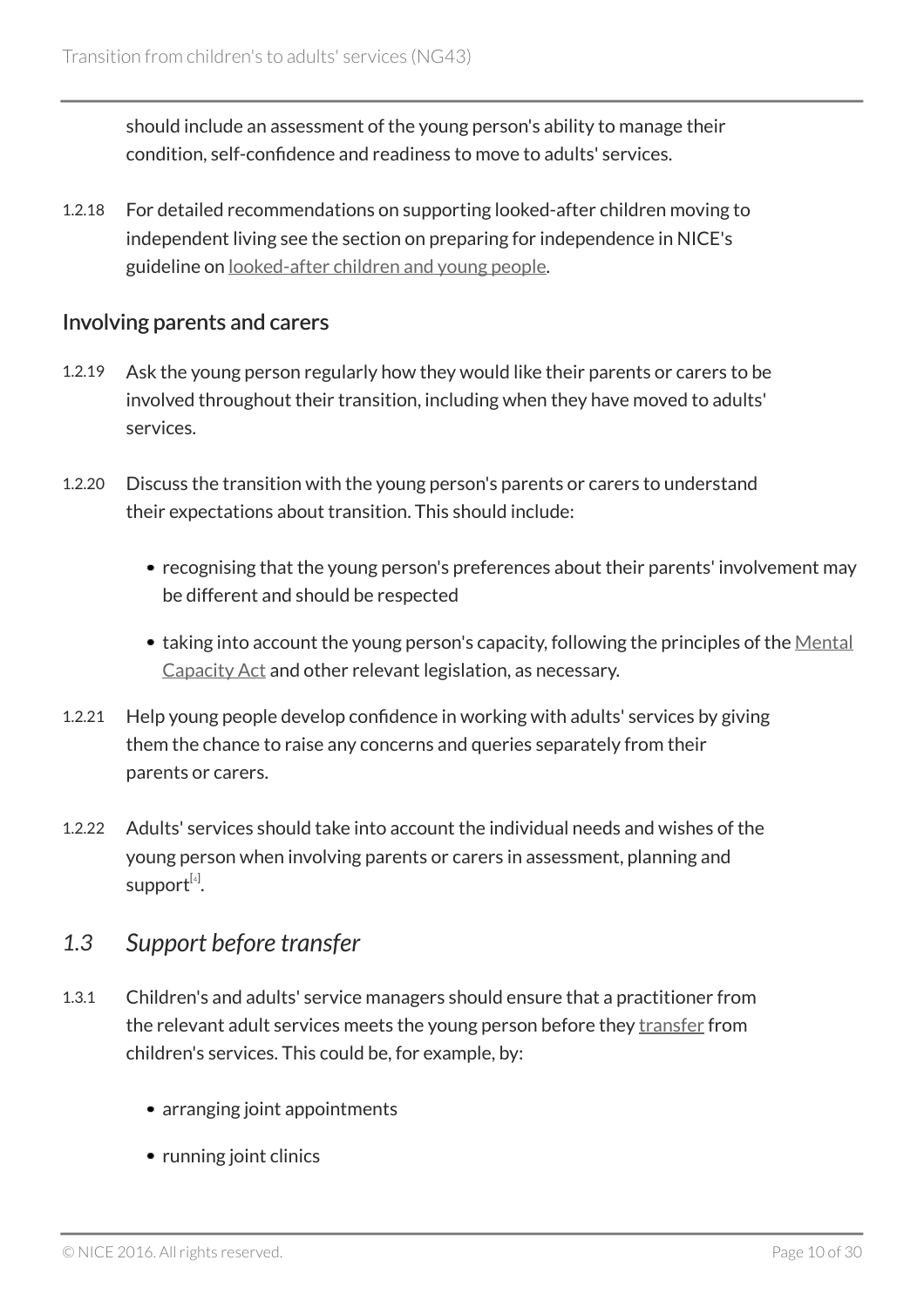- pairing a practitioner from children's services with one from adults' services.
- 1.3.2 Children's and adults' service managers should ensure that there is a contingency plan in place for how to provide consistent [transition](#page-15-0) support if the [named worker](#page-15-4) leaves their position.
- 1.3.3 Consider working with the young person to create a personal folder that they share with adults' services. This should be in the young person's preferred format. It should be produced early enough to form part of discussions with the young person about planning their transition (for example 3 months before transfer). It could contain:
	- a 1-page profile
	- information about their health condition, education and social care needs
	- their preferences about parent and carer involvement
	- emergency care plans
	- history of unplanned admissions
	- their strengths, achievements, hopes for the future and goals.
- 1.3.4 All children's and adults' services should give young people and their families or carers information about what to expect from services and what support is available to them. This information should be provided early enough to allow young people time to reflect and discuss with parents, carers or practitioners if they want to (for example 3 months before transfer). It should:
	- be in an accessible format, depending on the needs and preferences of the young person (this could include, for example, written information, computer-based reading programmes, audio or braille formats for disabled young people)
	- describe the transition process
	- describe what support is available before and after transfer
	- describe where they can get advice about benefits and what financial support they are entitled to.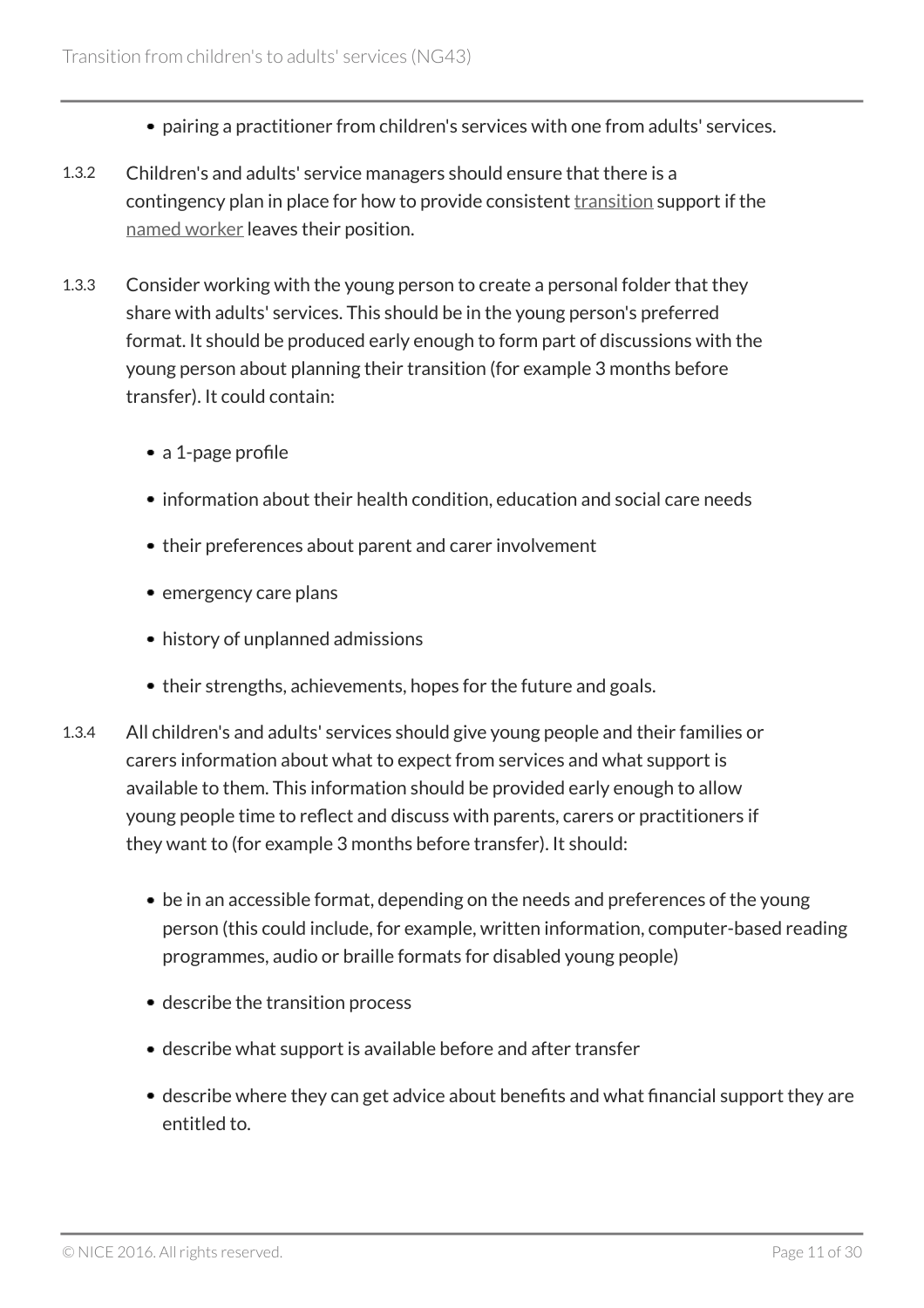### <span id="page-11-1"></span>Support from the named worker

- 1.3.5 Consider finding ways to help the young person become familiar with adults' services. This could be through the use of young adult support teams, joint or overlapping appointments, or visits to the adults' service with someone from children's services.
- 1.3.6 Support young people to visit adults' services they may potentially use, so they can see what they are like first-hand and can make informed choices.
- 1.3.7 If a young person is eligible for adults' social care services, the named worker:
	- must make sure the young person and their family or carers (if the young person wants them involved – see [recommendations 1.2.20–1.2.21\)](#page-9-1) are given information about different ways of managing their care and support, such as personal budgets
	- should give the young person the opportunity to test out different ways of managing their care, in order to build their confidence in taking ownership of this over time. This should be done using a stepped approach.
- 1.3.8 If a young person is not eligible for statutory adult care and support services, make sure that they, and their family or carers, are given information about alternative support.
- 1.3.9 If a young person does not meet the criteria for specialist adult health services, recognise that involving the GP in transition planning is absolutely critical.

### <span id="page-11-0"></span>*1.4 Support after transfer*

- 1.4.1 If a young person has moved to adults' services and does not attend meetings, appointments or engage with services, adult health and social care, working within safeguarding protocols, should:
	- try to contact the young person and their family
	- follow up the young person
	- involve other relevant professionals, including the GP.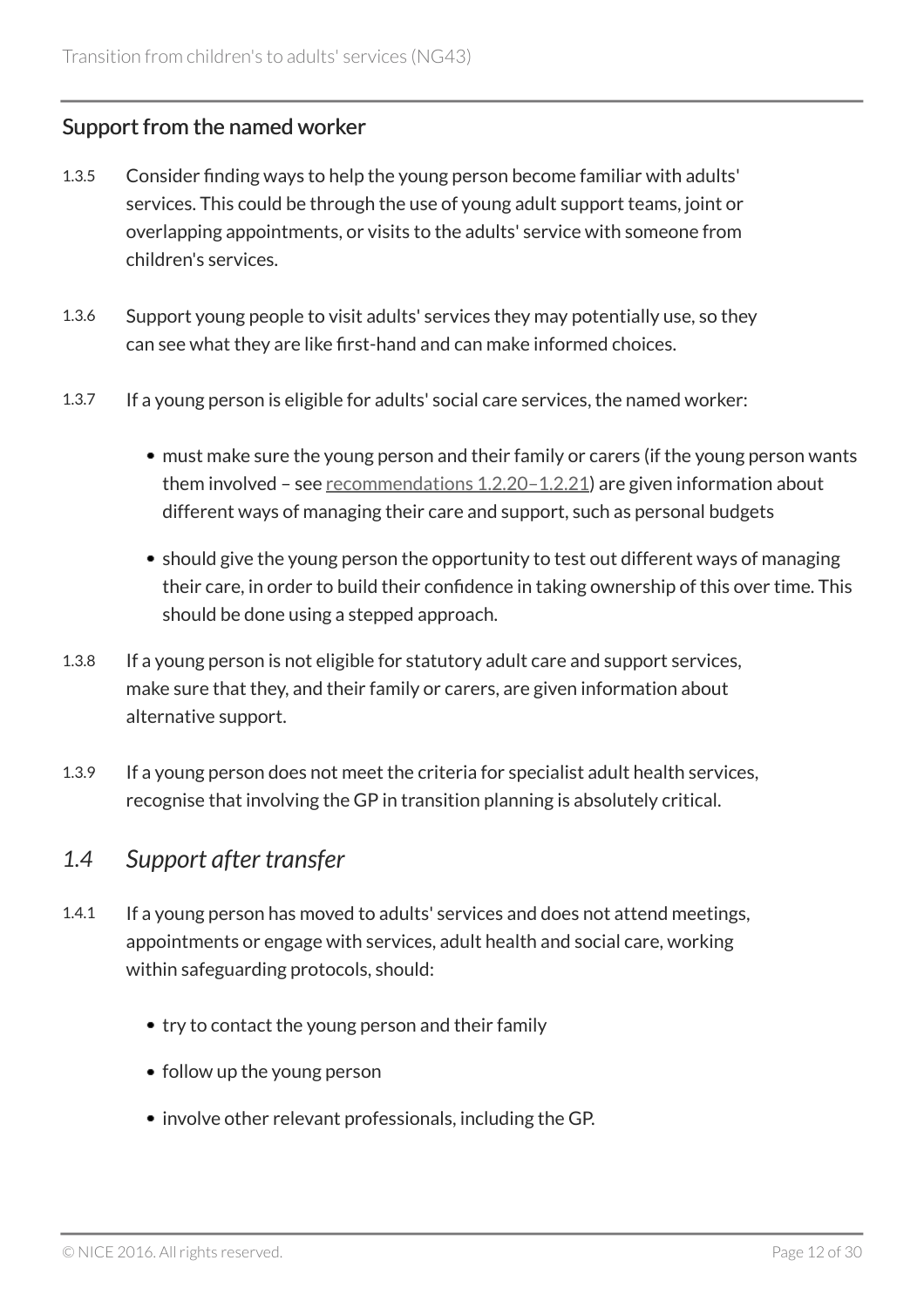- 1.4.2 If, after assessment, the young person does not engage with health and social care services, the relevant provider should refer back to the [named worker](#page-15-4) with clear guidance on re-referral (if applicable).
- 1.4.3 If a young person does not engage with adults' services and has been referred back to the named worker, the named worker should review the person-centred care and support plan with the young person to identify:
	- how to help them use the service, or
	- an alternative way to meet their support needs.
- 1.4.4 Ensure that the young person sees the same healthcare practitioner in adults' services for the first 2 attended appointments after [transfer](#page-15-3).
- 1.4.5 Ensure that the young person sees the same social worker throughout the assessment and planning process and until the first review of their care and support plan has been completed.

### <span id="page-12-0"></span>*1.5 Supporting infrastructure*

#### **Ownership**

- 1.5.1 Each health and social care organisation, in both children's and adults' services supporting young people in [transition,](#page-15-0) should nominate:
	- one senior executive to be accountable for developing and publishing transition strategies and policies
	- one senior manager to be accountable for implementing transition strategies and policies.
- 1.5.2 The senior executive should be responsible for championing transitions at a strategic level.
- 1.5.3 The senior manager should be responsible for:
	- liaising with the senior executive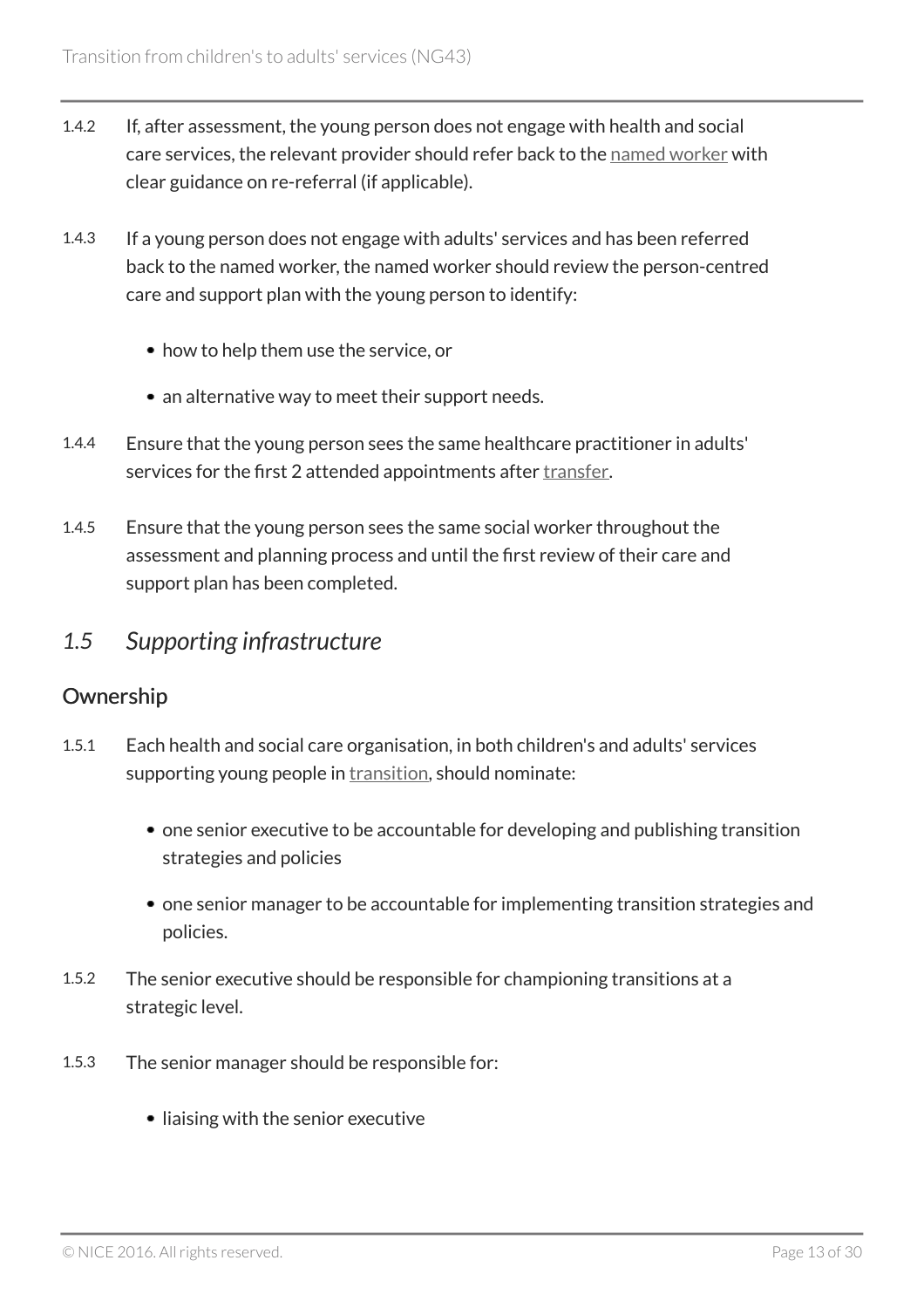championing, implementing, monitoring and reviewing the effectiveness of transition strategies and policies.

#### <span id="page-13-1"></span>Planning and developing transition services

- <span id="page-13-0"></span>1.5.4 Consider making independent advocacy available to support young people after they <u>[transfer](#page-15-3)</u> to adults' services<sup>[s]</sup>.
- 1.5.5 Consider establishing local, integrated youth forums for transition to provide feedback on existing service quality and to highlight any gaps. These forums should:
	- meet regularly
	- link with existing structures where these exist
	- involve people with a range of care and support needs, such as:
		- people with physical and mental health needs
		- people with learning disabilities
		- people who use social care services.
- 1.5.6 Ensure that data from education, health and care plans is used to inform service planning.
- 1.5.7 Carry out a [gap analysis](#page-14-2) to identify and respond to the needs of young people who have been receiving support from children's services, including child and adolescent mental health services, but who are not able to get support from adult services. The gap analysis should inform local planning and commissioning of services.
- 1.5.8 When carrying out the gap analysis:
	- take into account resources already available in primary care practices
	- include young people who don't meet eligibility criteria for support from adults' services and those for whom services are not available for another reason
	- pay particular attention to young people: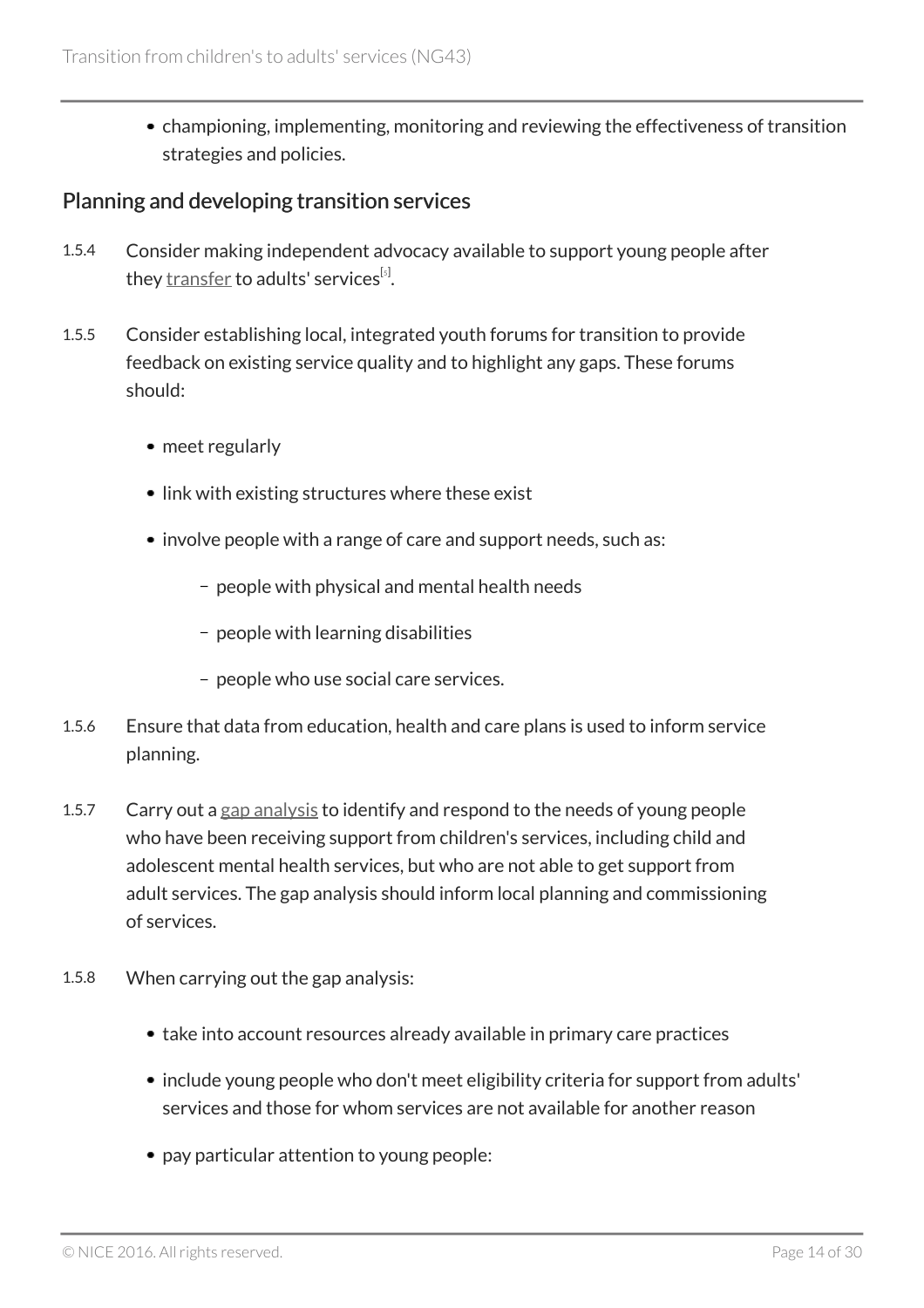- with neurodevelopmental disorders
- with cerebral palsy
- with challenging behaviour, or
- who are being supported with palliative care.
- <span id="page-14-3"></span>1.5.9 Jointly plan services for all young people making a transition from children's to adults' services<sup>[[6](#page-16-5)]</sup>.
- 1.5.10 Consider joining up services for young people who are involved with multiple medical specialties. This might include a single physician, such as a rehabilitation consultant, taking a coordinating role.

#### Developmentally appropriate service provision

1.5.11 Service managers should ensure there are [developmentally appropriate](#page-14-1) services for children, young people and adults to support transition, for example age-banded clinics.

### <span id="page-14-0"></span>*Terms used in this guideline*

#### <span id="page-14-1"></span>Developmentally appropriate

An approach to supporting young people that recognises them as a distinct group, subject to constantly changing circumstances. Developmentally appropriate care and support considers the young person as a whole, addressing their biological, psychological and social development in the broadest terms. This approach will need joined-up service provision, and for the young person to be informed about, and supported to play an active role in, their care and support (Farre et al. [Developmentally appropriate healthcare for young people: a scoping study](http://www.ncbi.nlm.nih.gov/pubmed/25260519) 2015).

### <span id="page-14-2"></span>Gap analysis

An exercise carried out to understand the difference between the amount and type of services needed and the amount and type of services available. This could also be extended to understand the difference between the services people expect and those that are available.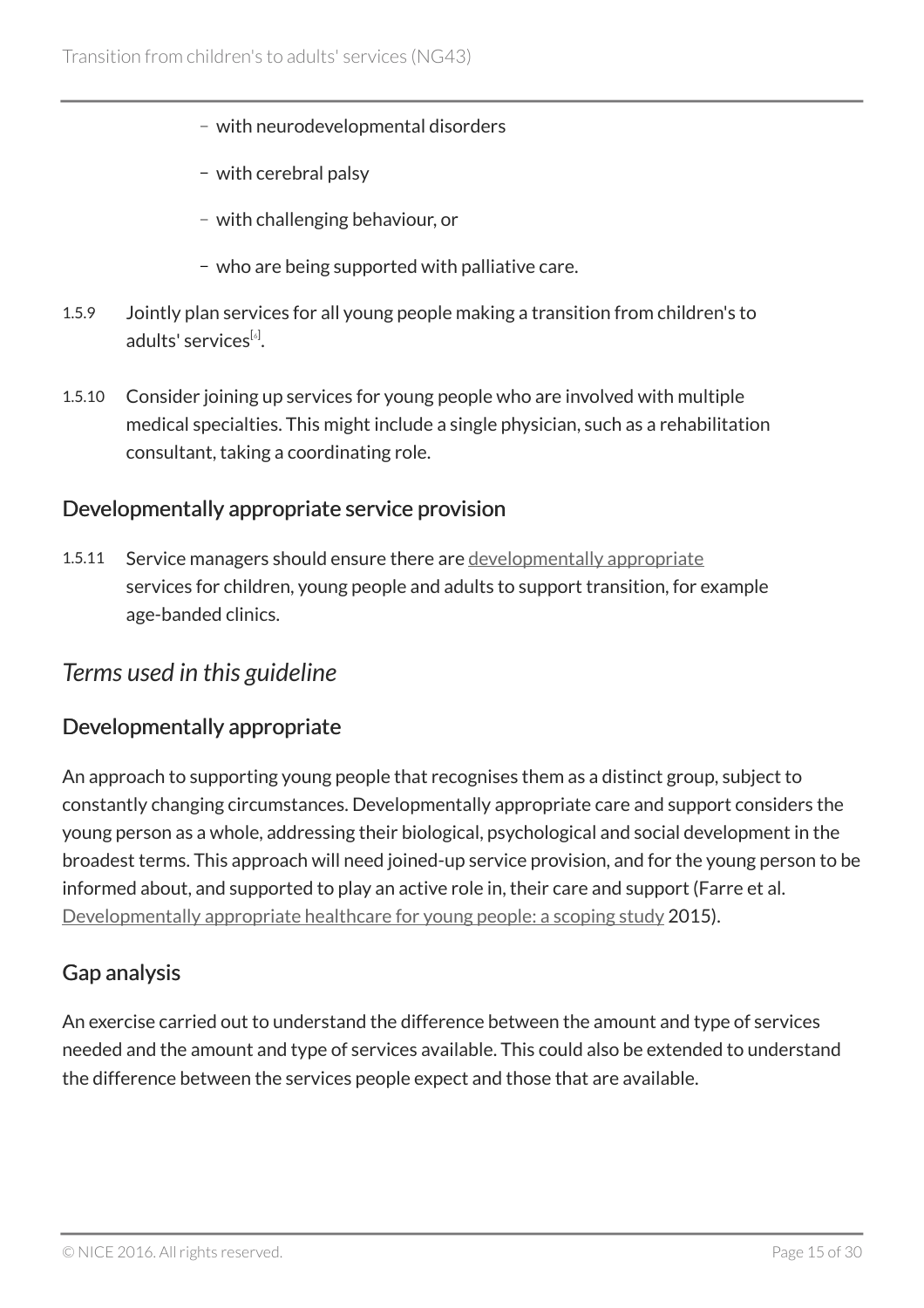### <span id="page-15-4"></span>Named worker

The named worker is a role rather than a job title. This should be one of the people from among the group of workers providing care and support to the young person, who has been designated to take a coordinating role. It could be, for example, a nurse, youth worker, an allied health professional or another health and social care practitioner. It could also be someone who already has the title keyworker, transition worker or personal adviser.

### <span id="page-15-2"></span>Person-centred

This means seeing the person using care and support as an individual and an equal partner who can make choices about their own care and support. The recommendations in this guideline seek to ensure that all of a young person's needs are supported, including those related to their wider context (for example, education and employment, community inclusion, health and wellbeing including emotional health, and independent living and housing options).

### <span id="page-15-5"></span>Pooled budget

A type of partnership arrangement whereby NHS organisations and local authorities contribute an agreed level of resource into a single 'pot' that is then used to commission or deliver health and social care services.

### <span id="page-15-1"></span>Strengths-based

Strengths-based practice involves the person who uses services and the practitioners who support them working together to achieve the person's intended outcomes, in a way that draws on the person's strengths. The quality of the relationship between those providing support and those being supported is particularly important, as are the skills and experience that the person using support brings to the process ([Strengths-based approaches](http://www.scie.org.uk/care-act-2014/assessment-and-eligibility/strengths-based-approach/) Social Care Institute for Excellence).

### <span id="page-15-3"></span>**Transfer**

The actual point at which the responsibility for providing care and support to a person moves from a children's to an adults' provider.

### <span id="page-15-0"></span>**Transition**

The process of moving from children's to adults' services. It refers to the full process including initial planning, the actual transfer between services, and support throughout.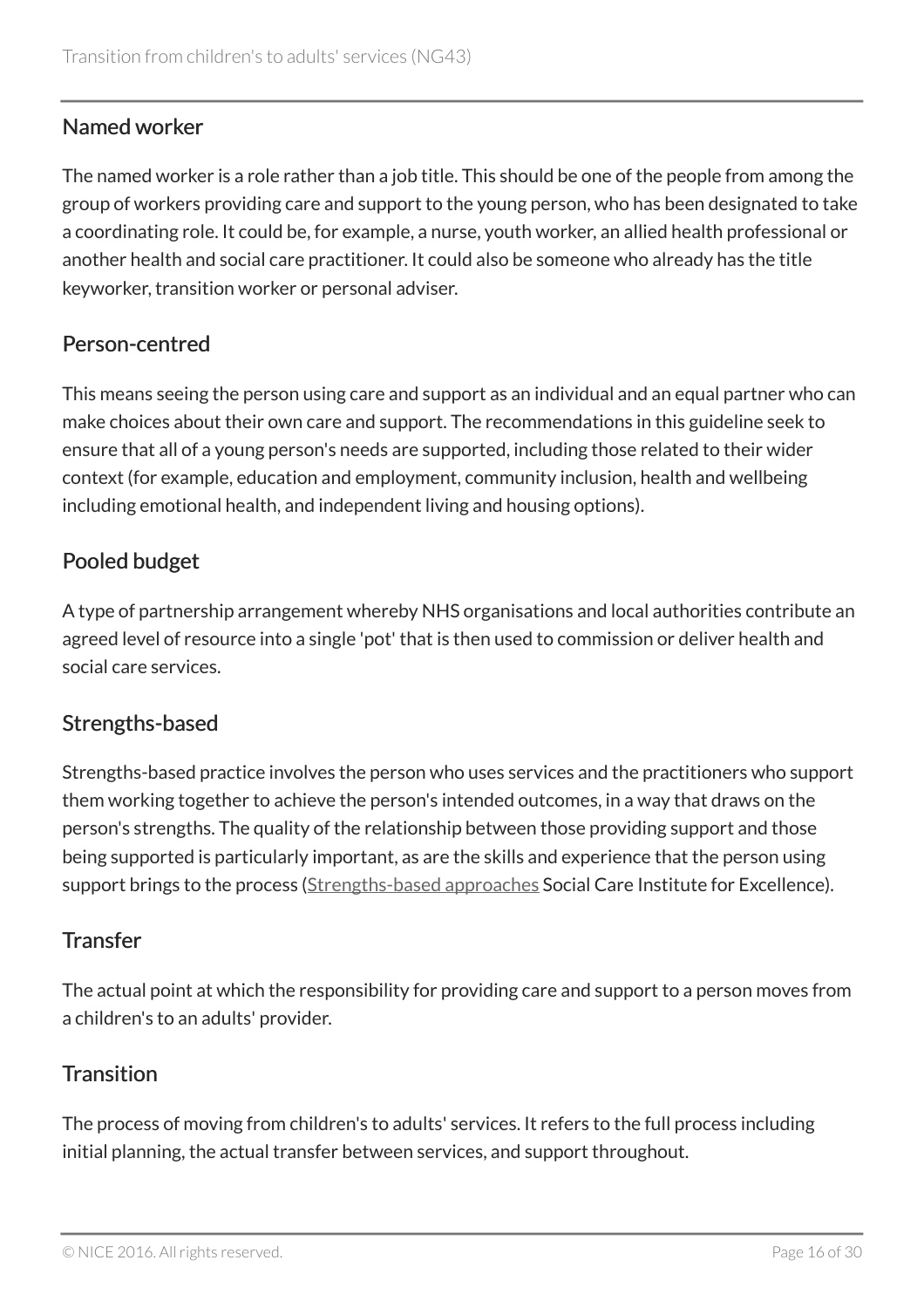For other social care terms see the Think Local, Act Personal [Care and Support Jargon Buster](http://www.thinklocalactpersonal.org.uk/Browse/Informationandadvice/CareandSupportJargonBuster/).

To find out what NICE has said on topics related to this guideline, see our web page on [service](http://www.nice.org.uk/guidance/service-delivery--organisation-and-staffing/service-transition) [transitions](http://www.nice.org.uk/guidance/service-delivery--organisation-and-staffing/service-transition).

<span id="page-16-0"></span> $^{\left[ \textrm{1}\right]}$  $^{\left[ \textrm{1}\right]}$  $^{\left[ \textrm{1}\right]}$ For young people with education health and care plans (see the [gov.uk guide\)](http://www.gov.uk/children-with-special-educational-needs/extra-SEN-help), local authorities and health commissioners must work together in an integrated way, as set out in the [Children and](http://www.legislation.gov.uk/ukpga/2014/6/contents/enacted) [Families Act 2014](http://www.legislation.gov.uk/ukpga/2014/6/contents/enacted).

<span id="page-16-1"></span> $^{[\tiny 2]}$  $^{[\tiny 2]}$  $^{[\tiny 2]}$ For young people with education, health and care plans this **must** happen from year 9, as set out in the [Children and Families Act 2014.](http://www.legislation.gov.uk/ukpga/2014/6/contents/enacted) For young people leaving care, this must happen from age 15-and-a-half.

<span id="page-16-2"></span> $^{\text{\tiny{[3]}}}$  $^{\text{\tiny{[3]}}}$  $^{\text{\tiny{[3]}}}$ For young people with a child in need plan, an education, health and care plan or a care and support plan, local authorities must carry out a review, as set out in the [Children Act 1989,](http://www.legislation.gov.uk/ukpga/1989/41/contents) the [Children and Families Act 2014](http://www.legislation.gov.uk/ukpga/2014/6/contents/enacted) and the [Care Act 2014.](http://www.legislation.gov.uk/ukpga/2014/23/contents/enacted)

<span id="page-16-3"></span> $^{\left[ 4 \right]}$  $^{\left[ 4 \right]}$  $^{\left[ 4 \right]}$  For young people with an education, health and care plan or a care and support plan this must happen, as set out in the [Children and Families Act 2014](http://www.legislation.gov.uk/ukpga/2014/6/contents/enacted) and the [Care Act 2014](http://www.legislation.gov.uk/ukpga/2014/23/contents/enacted).

<span id="page-16-4"></span> $^{\text{\tiny{[s]}}}$ This is in addition their statutory duty to provide advocacy under the <u>Care Act 2014</u>.

<span id="page-16-5"></span> $^{\left[ 6 \right]}$  $^{\left[ 6 \right]}$  $^{\left[ 6 \right]}$  For young people with education, health and care plans, local authorities and health commissioners must jointly commission services, as per the [Children and Families Act 2014](http://www.legislation.gov.uk/ukpga/2014/6/contents/enacted).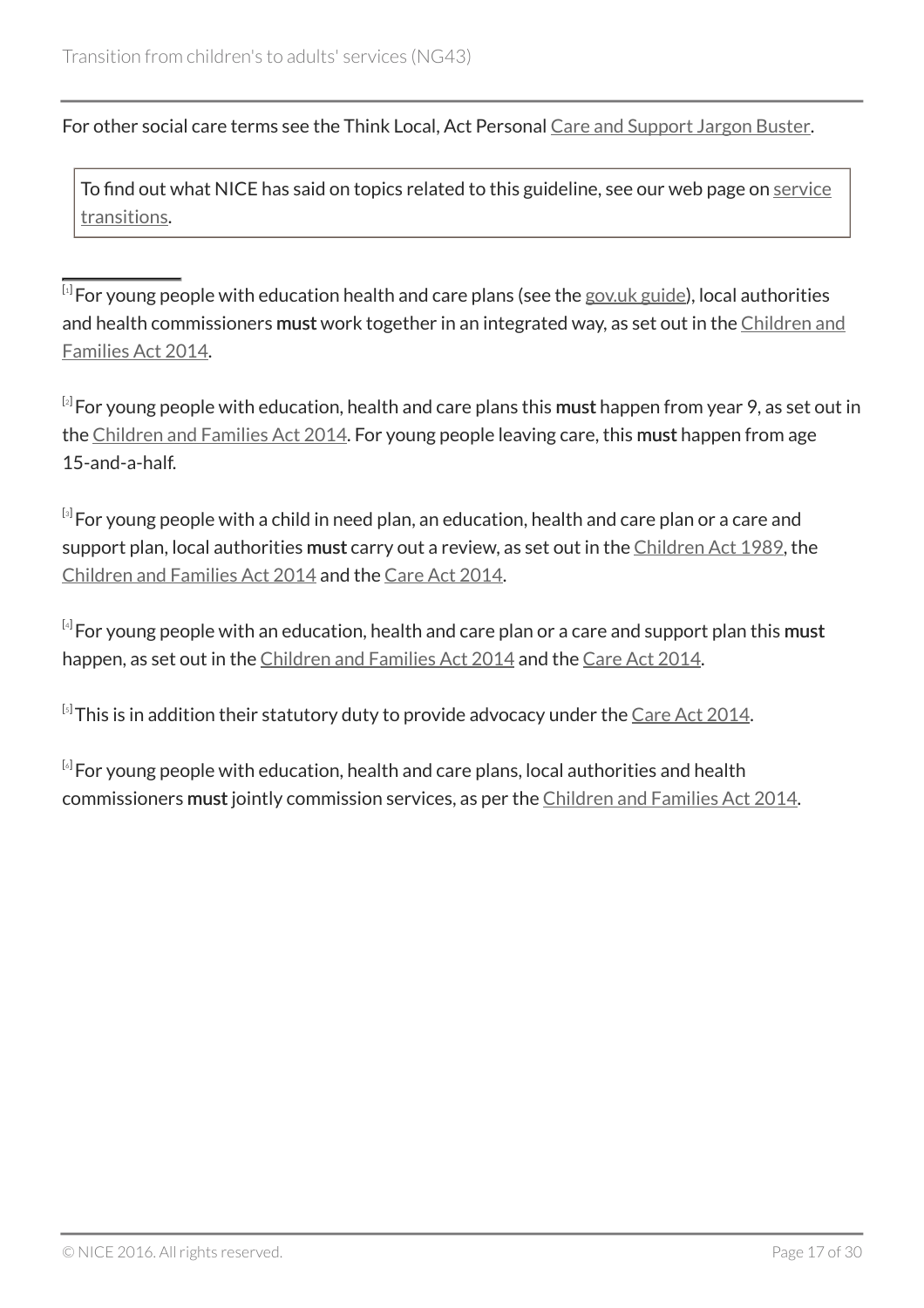# <span id="page-17-0"></span>Implementation: getting started

This section highlights 4 areas of the transition from children's to adults' services for young people using health or social care services guideline that could have a big impact on practice and be challenging to implement, along with the reasons why change needs to happen in these areas. The reasons are given in the box at the start of each area. We identified these with the help of stakeholders and guideline committee members (see the section on highlighting recommendations for implementation support in [developing NICE guidelines: the manual](http://www.nice.org.uk/article/PMG20/chapter/9-Developing-and-wording-recommendations-and-writing-the-guideline)). The section also gives information on resources to help with implementation.

# <span id="page-17-1"></span>*The challenge: adults' services taking joint responsibility with children's services for transition*

See recommendations 1.1.5-6, [1.3.1,](#page-9-0) 1.5.9-11

Taking joint responsibility, as emphasised in the government's [guidance supporting the Care](http://www.gov.uk/government/uploads/system/uploads/attachment_data/file/366104/43380_23902777_Care_Act_Book.pdf) [Act](http://www.gov.uk/government/uploads/system/uploads/attachment_data/file/366104/43380_23902777_Care_Act_Book.pdf) and [Children and Families Act,](http://www.gov.uk/government/uploads/system/uploads/attachment_data/file/398815/SEND_Code_of_Practice_January_2015.pdf) will help to ensure:

- greater continuity and higher quality of care for young people using, and transferring between, children's and adults' services
- better communication and more successful implementation of transition protocols
- better outcomes for young people.

### Equal responsibility

Managers and practitioners across children's and adults' services need to recognise that the structural and cultural differences between their services can make transition more difficult and confusing for young people and their families. Differences in areas such as IT systems, approaches to practice and how the services are accessed, organised, managed and led can result in a lack of confidence in adults' services on the part of young people, their families and children's services practitioners. This can make them reluctant to fully engage in the transition process and with adults' services.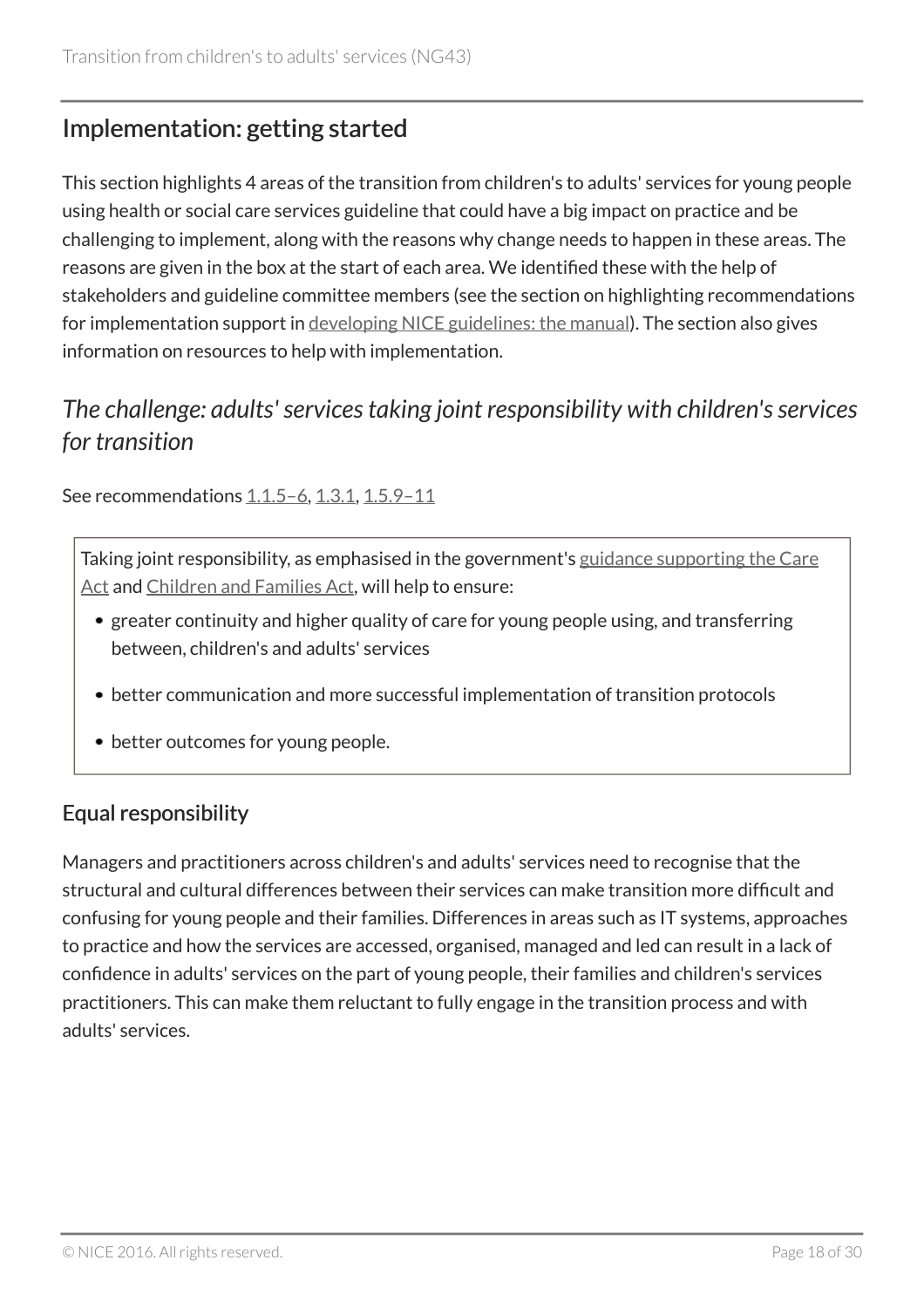### *What can commissioners, managers and practitioners do to help?*

- Jointly review current systems and practice to identify where changes are needed to support sharing responsibility. The [self-evaluation tools](http://www.preparingforadulthood.org.uk/what-we-do/pfa-self-evaluation-tool) produced by the [Preparing for Adulthood](http://www.preparingforadulthood.org.uk/what-we-do) programme may be helpful.
- Involve young people and their families, together with professionals, to explore any concerns and assumptions that might limit the effectiveness of the transition process. These may include job roles and responsibilities, funding, understanding of the process and how it works, differing priorities and timescales, and issues with attachment or trust. The resources available from [Participation Works](http://www.participationworks.org.uk/) may help.
- Jointly review service provision to identify where there is no equivalent adult service to refer young people to, or where young people may need to transfer to more than one adult service. Establish a protocol outlining what to do in such circumstances.
- Consider seconding people working in adults' services to children's services (and vice versa). Consider also creating a transitions team with workers from both services, to create a shared sense of responsibility for the process of transition and encourage the sharing of knowledge and experience.

# <span id="page-18-0"></span>*The challenge: joint planning, development and commissioning of services involved in transition across children's and adults' health and social care*

See recommendations: [1.1.6,](#page-3-1) [1.5.1](#page-12-0), 1.5.5-6, 1.5.7-1.5.11

Joint planning, development and commissioning can result in:

- the provision of [developmentally appropriate](#page-14-1) support, and if necessary, services specifically tailored to young people up to the age of 25
- better communication and joint working between services, and a more coordinated approach
- better outcomes for young people.

### A joint approach

Transition from children's to adults' services can be a complex process, spanning a range of agencies and specialisms. The absence of a coordinated approach to providing services across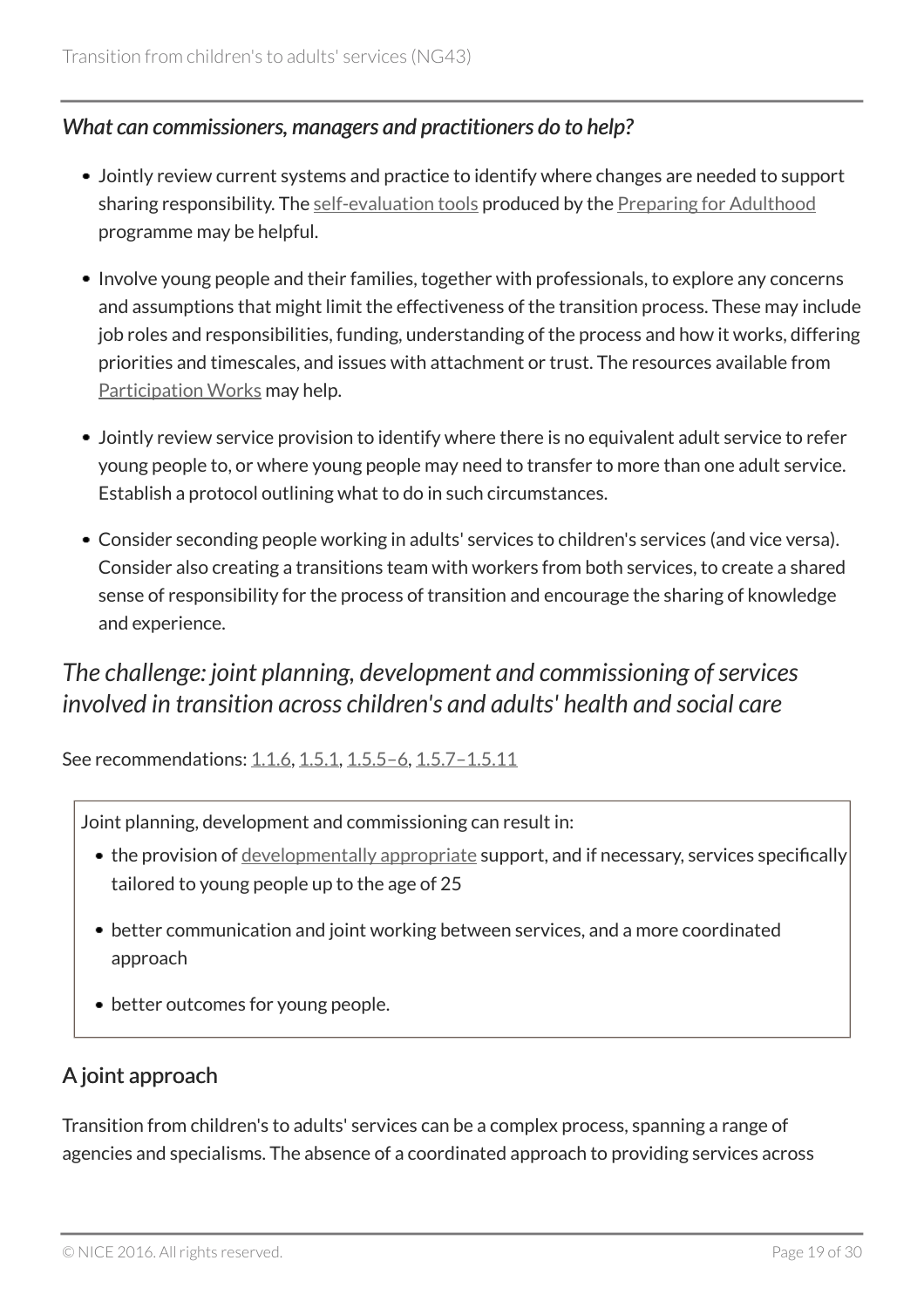health, education and social care can result in ineffective communication, poor engagement, discontinuity of care and staff feeling unclear about the process and their role in it.

Adults' and children's services need to come together to pool funding, addressing the structural and cultural barriers that prevent them from achieving this. Transitional care should become a shared priority, despite the current pressures on public funds.

#### *What can commissioners and managers do to help?*

- Develop a locally shared vision and policy for transition. Consider using the 4 areas outlined in the 'Preparing for adulthood' chapter of the Department for Education and Department of Health's [Special educational needs and disability code of practice: 0 to 25 years](http://www.gov.uk/government/publications/send-code-of-practice-0-to-25) (preparing for higher education or employment, independent living, participating in society and being as healthy as possible) to inform this process. Work with young people and their families to understand the impact of a poor transition and apply this knowledge to improve transition services.
- Review local practices, systems and policies to determine whether the current approach is developmentally appropriate. In reviewing policies it may be useful to pay particular attention to:
	- consulting with young people alone when they are over 18, while supporting parental involvement
	- admissions of young people to adult wards
	- parental visits on adult wards, and
	- managing non-attendance at clinics.

The practice prompts in the guide [Making a difference for young adult patients](http://php.york.ac.uk/inst/spru/pubs/2643/) may help.

- Develop joint commissioning arrangements and [pooled budgets](#page-15-5) between children's and adults' services, across health, education and social care. Identify where there are barriers that prevent this from happening effectively. The Preparing for Adulthood programme has produced a [guide to joint commissioning](http://www.preparingforadulthood.org.uk/what-we-do/joint-commissioning/joint-commissioning-in-action) that may be useful, as may NHS England's [Model](http://www.england.nhs.uk/wp-content/uploads/2015/01/mod-transt-camhs-spec.pdf) [specification for transitions from child and adolescent mental health services.](http://www.england.nhs.uk/wp-content/uploads/2015/01/mod-transt-camhs-spec.pdf)
- Use existing systems, for example hospital and social care IT and user record-keeping systems, to identify young people in transition (up to the age of 25). This could help the commissioning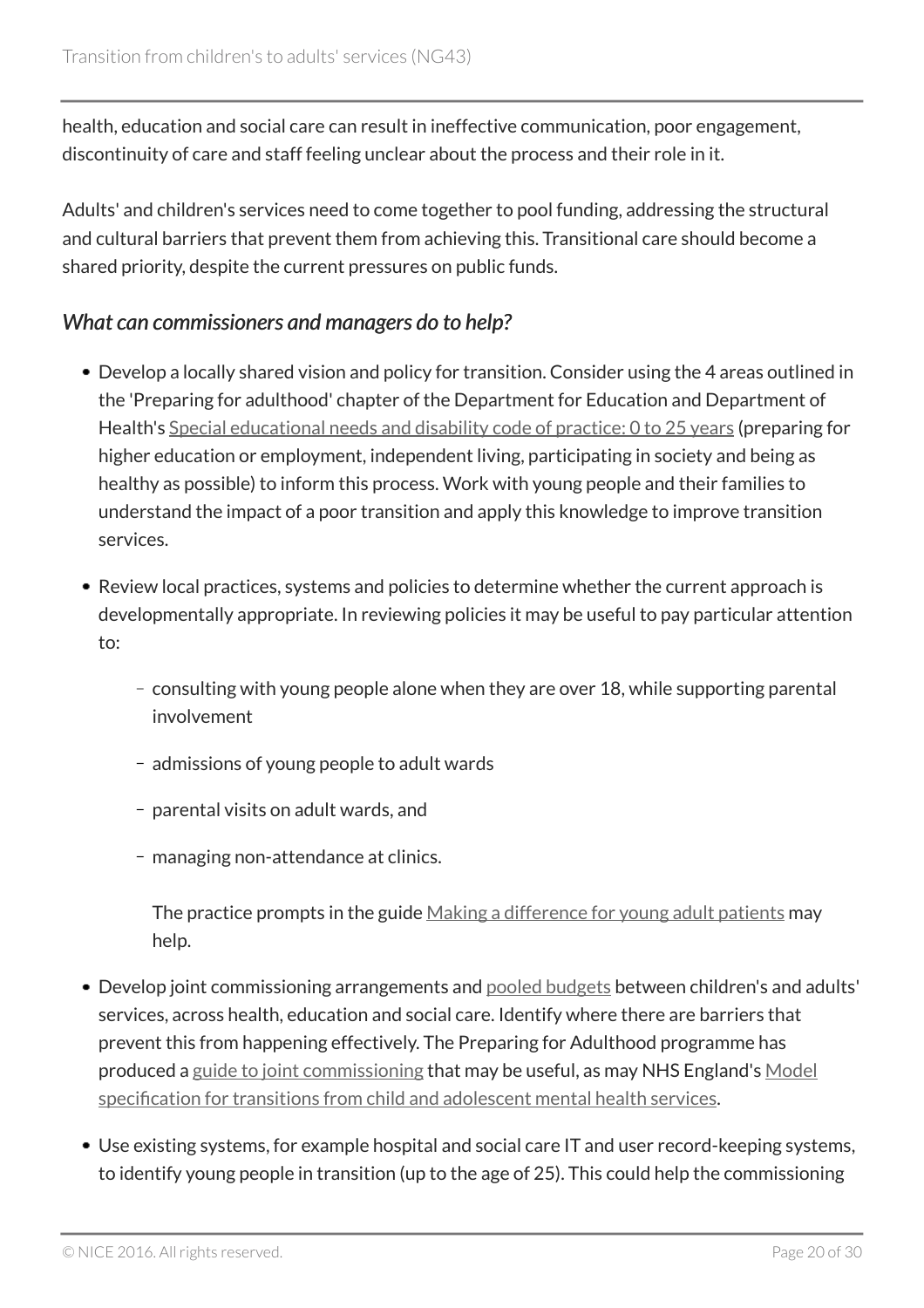and allocation of resources for transition across both children's and adults' services. It will also support ongoing quality improvement.

# <span id="page-20-0"></span>*The challenge: improving front-line practice with young people through training in developmentally appropriate services and person-centred practice*

See recommendations: 1.1.1-4, [1.2.3](#page-5-0)

Improving front-line practice will ensure:

- each young person approaching or entering the transition phase receives [person-centred](#page-15-2) and [developmentally appropriate](#page-14-1) care and support
- young people are more likely to positively engage with services, and understand their own health and support needs
- each young person is more likely to achieve their goals and hopes for the next stage of their life.

#### Improved practice with young people

To provide effective support to young people during their transition, practitioners need to understand the concept of developmentally appropriate care and what it means within the context of their role and service. Managers should ensure that practitioners focus on improving practice and receive the support and training they need to do so.

#### *What can managers and practitioners do to help?*

- Ensure that everyone working with young people in transition up to the age of 25, in children's and adults' services, understands:
	- the principles of person-centred care
	- young people's communication needs
	- young people's development (biological, cognitive, psychological, psychosocial, sexual, social)
	- the legal context and framework related to supporting young people through transition, including consent and safeguarding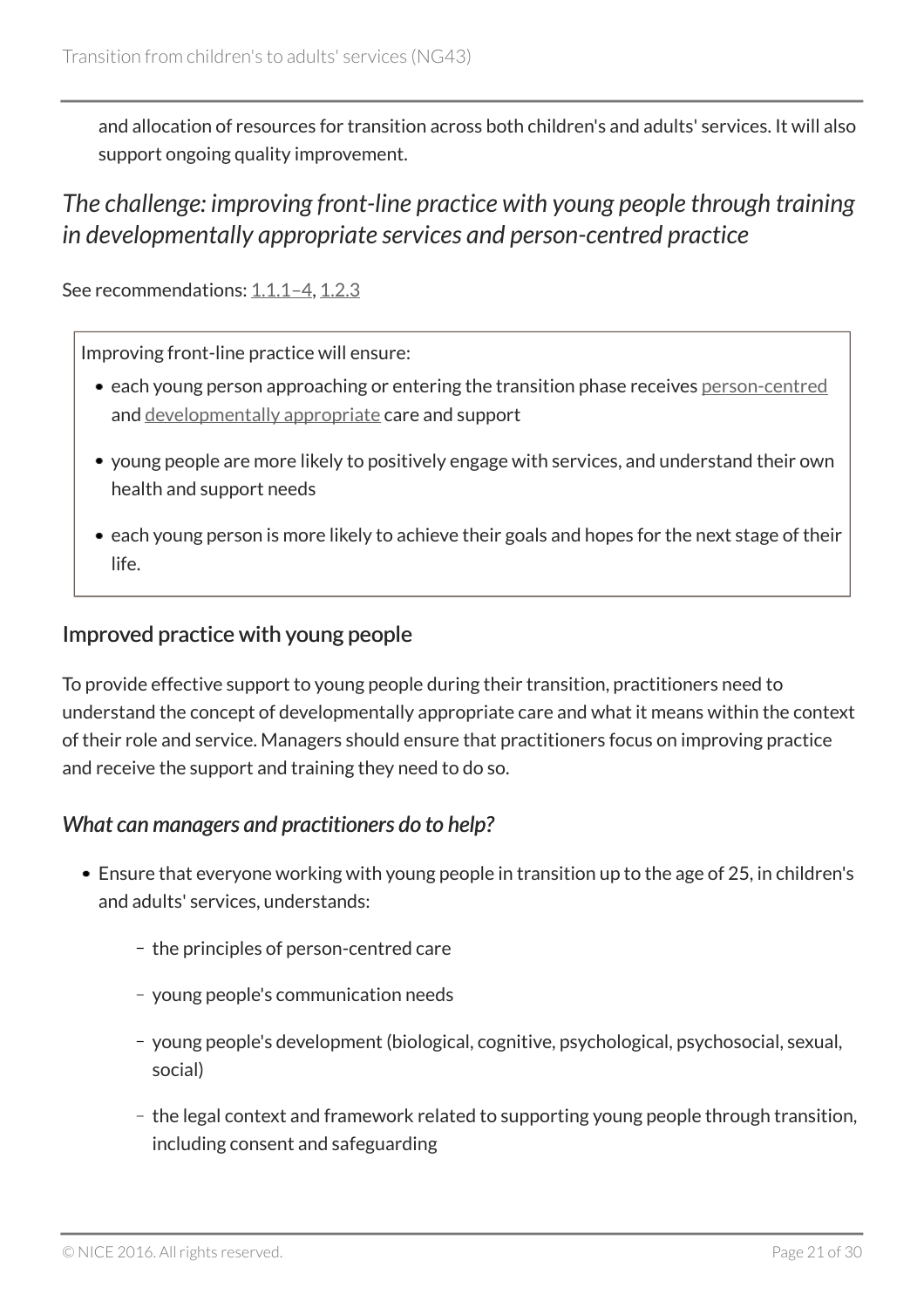- supporting young people with special educational needs and disabilities
- the need to support young people holistically, taking into account the outcomes to be achieved in respect of:
	- $\diamond$  education and employment
	- $\diamond$  community inclusion
	- $\diamond$  health and wellbeing including emotional health
	- $\Diamond$  independent living and housing options
- how to involve families and carers in a supportive, professional way.
- Give all staff delivering direct care training that involves face-to-face interaction with young people, for example through shadowing.
- Offer training or advice for staff not directly providing care. This could include, for example, listening to young people's views and experiences through e-learning or case-study videos, or through case-based discussion.
- Review the local approach to assessments to ensure they:
	- are person-centred
	- consider the most appropriate communication methods
	- identify any mental capacity issues
	- identify and address any need for advocacy
	- share information with young people and their families
	- recognise and support the gradually evolving autonomy of young people, including self-management of any health condition.
- Plan and attend joint training in person-centred planning and developmentally appropriate health and social care. Ensure the sessions genuinely involve people from various agencies who are involved in transition. Consider involving professionals already trained to support people of all ages (for example, clinical psychologists) to help inform the sessions. National Voices'  $M_V$ [life, my support, my choice](http://www.nationalvoices.org.uk/publications/our-publications/my-life-my-support-my-choice) gives examples of what is important to young people and their families. The workforce development guide to [supporting staff who work with young people](http://www.preparingforadulthood.org.uk/what-we-do/workforce-development/workforce-development-a-guide) [preparing for adult life](http://www.preparingforadulthood.org.uk/what-we-do/workforce-development/workforce-development-a-guide) from Preparing for Adulthood may also be useful.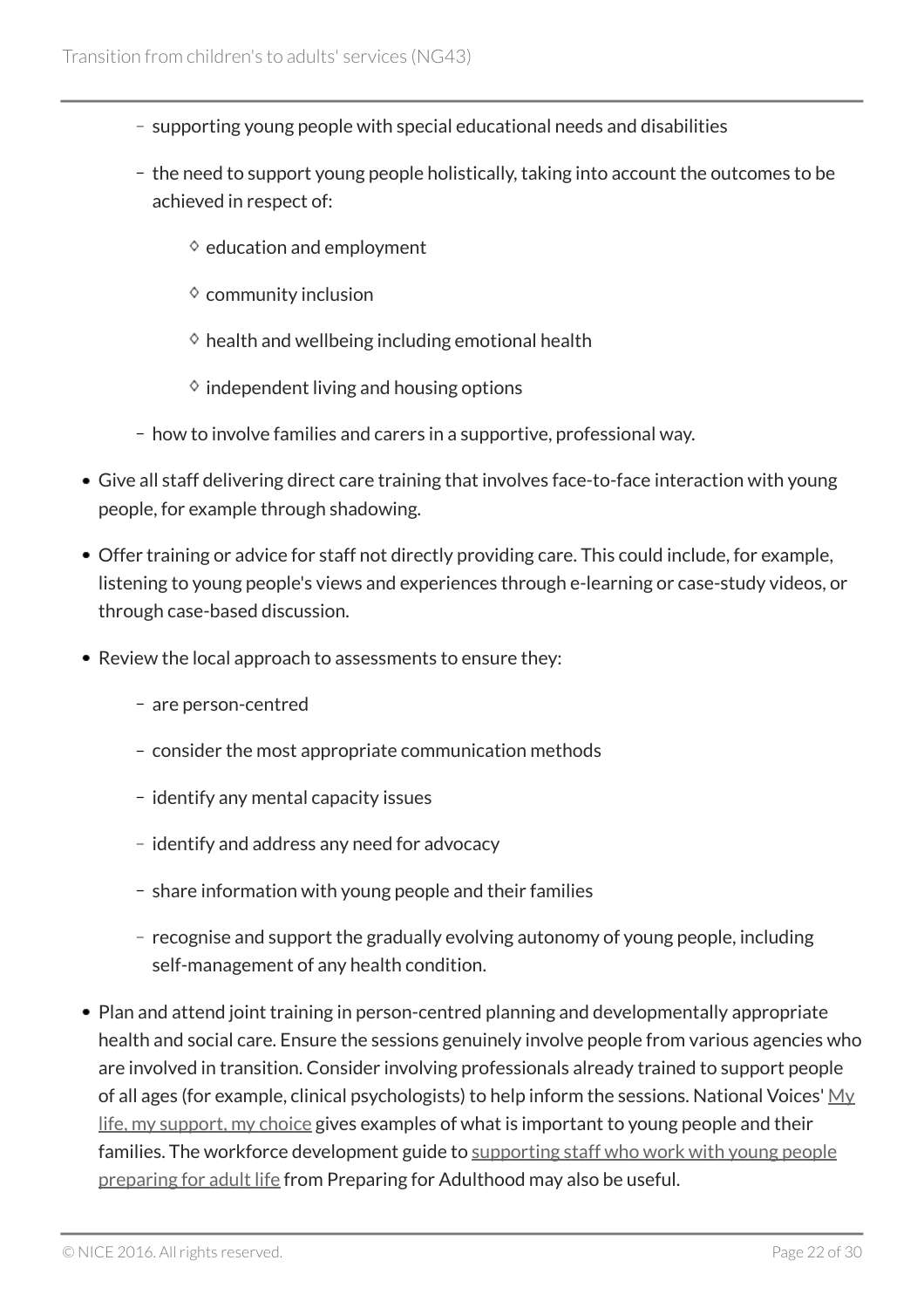Seek opportunities for reflecting on practice and sharing learning – for example, during team meetings, supervision or hand-overs.

# <span id="page-22-0"></span>*The challenge: maximising opportunities for young people who have become disengaged or who are not eligible for adults' services to access care and support*

See recommendations: 1.2.14-5, 1.3.8-9, 1.4.1-3, 1.5.7-8

Increasing opportunities for this group of young people to access services will:

- ensure all young people receive the health and social care support that they need
- reduce the likelihood that they will need a higher level of support in the future, and reduce the likelihood of further illness or increased risk of death
- provide valuable information for strategic planning.

#### Ongoing contact and support

Managers and practitioners in children's and adults' services need to recognise the risk of young people becoming disengaged from services during transition and understand the impact this may have in the future. Care leavers, young offenders and young carers may be at particular risk. This risk of disengagement can be reduced by ensuring that transition planning is tailored to the young person, addresses any lifestyle changes, involves their GP and includes information and signposting to non-statutory services.

#### *What can managers and practitioners across health, education and social care do to help?*

- Use existing systems, for example hospital and social care IT and user record-keeping systems, to identify young people in transition (up to the age of 25). Share this information, where possible, across all departments of all agencies involved in the young person's care. This should include young people in out-of-borough placements. The Social Care Institute for Excellence's guide to [early and comprehensive identification](http://www.scie.org.uk/care-act-2014/transition-from-childhood-to-adulthood/early-comprehensive-identification/) may be useful.
- Build strong and sustainable links with special schools, looked-after children teams, and other local teams involved in supporting and protecting children to help identify young people who have disengaged, or may be disengaging, with services.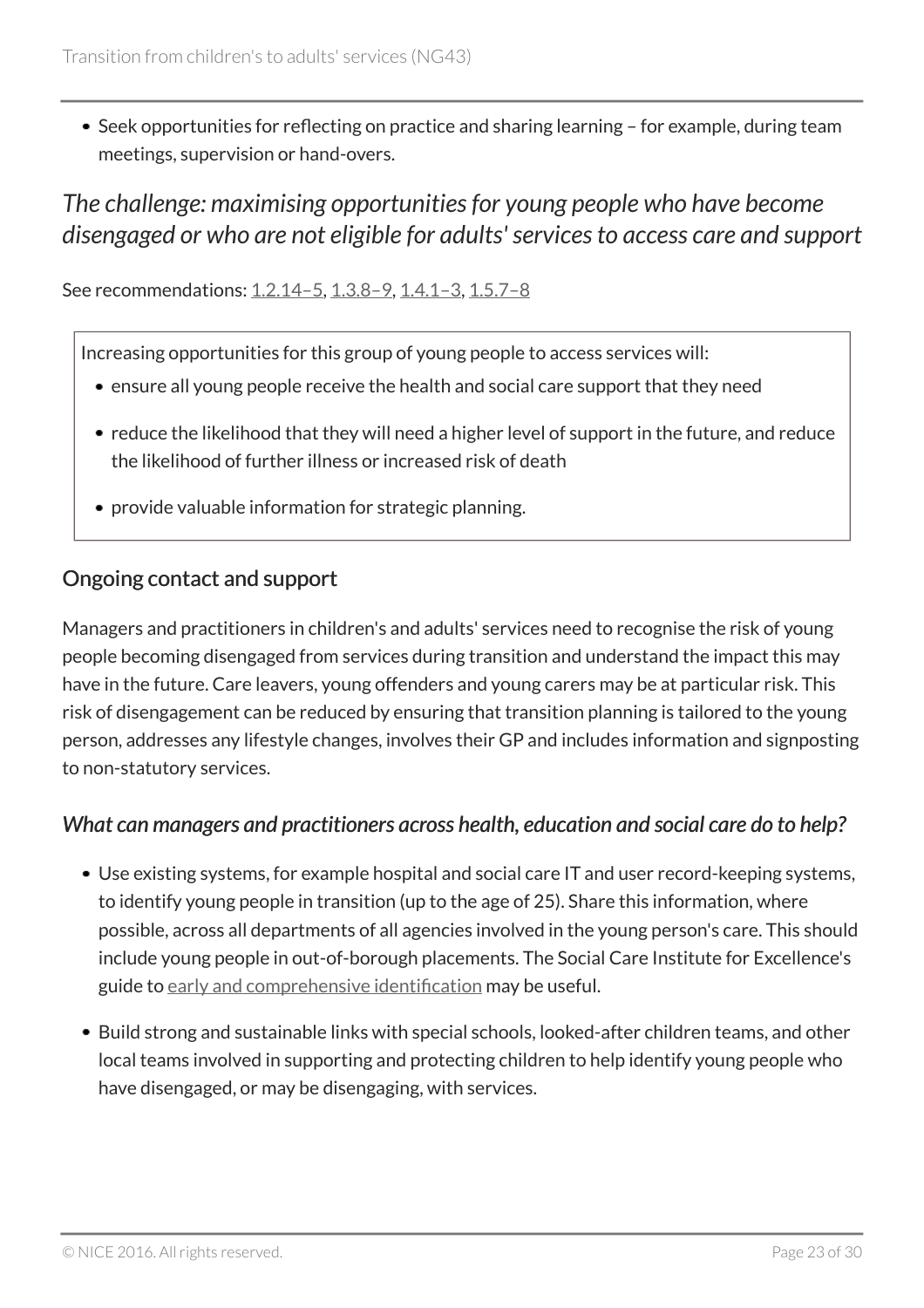- Work with young people and their families to understand and address the impact of a lack of appropriate services or differing service thresholds that make some people ineligible for adult care.
- Ensure all young people have up-to-date information about the full range of care and support available to them. This should include support from primary care and pharmacy services. Ensure this is part of the information, advice and support provided to people in line with the [Care Act](http://www.legislation.gov.uk/ukpga/2014/23/contents/enacted). The Preparing for Adulthood guide to [developing the preparation for adulthood](http://www.preparingforadulthood.org.uk/media/334105/se7_preparation_for_adulthood_booklet_final.pdf) [section of the local offer](http://www.preparingforadulthood.org.uk/media/334105/se7_preparation_for_adulthood_booklet_final.pdf) may be helpful.
- Where there is no adult service for a young person to transfer to, or there is a risk they may not engage with the adult service, ensure a detailed discharge letter is sent to their GP. Give the young person information about known and trusted third sector organisations who could provide support.
- Explore the opportunities to work more flexibly with young people offered by technology. This could include consultations via Skype and sharing information using social media.

### Need more help?

Further [resources](http://www.nice.org.uk/guidance/NG43/resources) are available from NICE that may help to support implementation.

- Annual indicators for use in the Quality and Outcomes Framework (QOF) for the UK. See the [process and the NICE menu of indicators](http://www.nice.org.uk/standards-and-indicators/qofindicators).
- [Uptake data](http://www.nice.org.uk/about/what-we-do/into-practice/measuring-the-uptake-of-nice-guidance/uptake-data) about guideline recommendations and quality standard measures.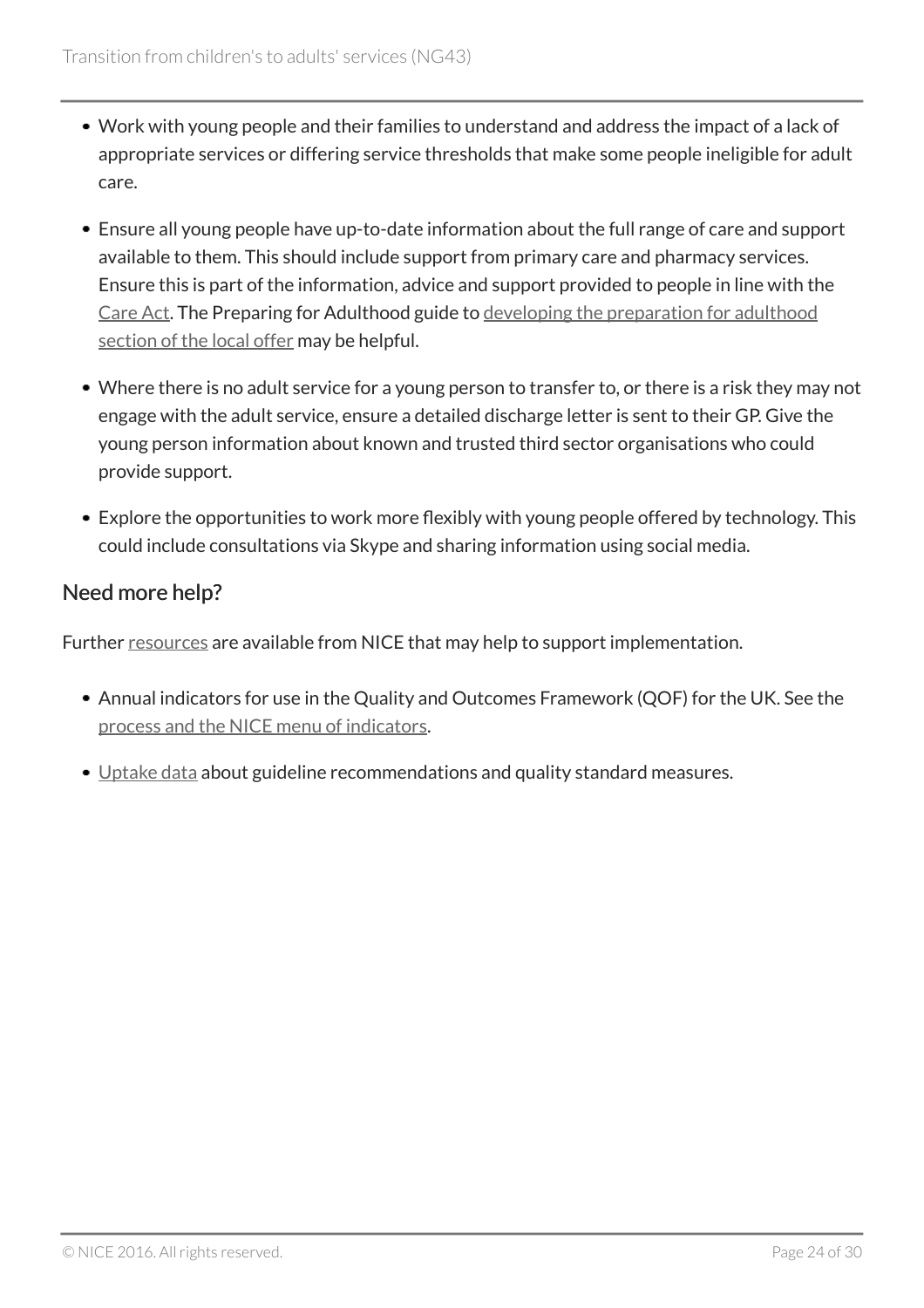# <span id="page-24-0"></span>**Context**

This guideline covers both health and social care services. It aims to improve the planning and delivery of care, and young people's experience as they move from children's to adults' services. It focuses on all young people aged up to 25 who are going through a planned transition, including those who have mental health problems, are disabled or who are looked after.

Transition is defined as a purposeful and planned process of supporting young people to move from children's to adults' services [\(Transition: getting it right for young people](http://webarchive.nationalarchives.gov.uk/20130107105354/http:/www.dh.gov.uk/en/Publicationsandstatistics/Publications/PublicationsPolicyAndGuidance/DH_4132145) Department of Health and Department for Education and Skills). But making this move can be difficult or provoke anxiety in young people and their carers.

There is a wealth of policy and guidance on agreed principles in respect of good transitional care, but there is also evidence that these principles are often not reflected in practice (for example, Beresford and Cavet [Transitions to adult services by disabled young people leaving out of authority](http://php.york.ac.uk/inst/spru/pubs/1195/) [residential schools](http://php.york.ac.uk/inst/spru/pubs/1195/) 2009 and the NHS Diabetes report [Diabetes transition – assessment of current](http://www.diabetes.org.uk/About_us/What-we-say/NHS-Diabetes-commissioning-documents-guidance/) [best practice and development of a future work programme to improve transition processes for](http://www.diabetes.org.uk/About_us/What-we-say/NHS-Diabetes-commissioning-documents-guidance/) [young people](http://www.diabetes.org.uk/About_us/What-we-say/NHS-Diabetes-commissioning-documents-guidance/)). Without proper support, young people may not engage with services (Watson  $2005^{\rm [z]}$ , Singh 2009 $^{\rm [s]}$ ), leading to a loss of continuity in care. This can be disruptive for young people, particularly during adolescence when they are at a higher risk of psychosocial problems (Patten and Viner [Pubertal transitions in health](http://www.thelancet.com/journals/lancet/article/PIIS0140-6736(07)60366-3/fulltext) 2007).

<span id="page-24-1"></span>Although this guideline does not cover adolescent care more generally, it should be noted that transition from children's to adults' services takes place within the context of broader cultural and developmental changes that lead a young person into adulthood. As a result, young people may be experiencing several changes simultaneously (McDonagh and Viner [Lost in transition? Between](http://www.ncbi.nlm.nih.gov/pmc/articles/PMC1382525/) [paediatric and adult services](http://www.ncbi.nlm.nih.gov/pmc/articles/PMC1382525/) 2006).

This guideline has been developed in the context of a complex and rapidly evolving landscape of guidance and legislation, most notably the [Children and Families Act 2014](http://www.legislation.gov.uk/ukpga/2014/6/contents/enacted) and the [Care Act 2014](http://services.parliament.uk/bills/2013-14/care.html). While the Care Act and other legislation describe what organisations must do, this guideline is focused on 'what works' in terms of how to fulfil those duties. It is relevant to young people using health and social care services, their families and carers, care providers (including independent and voluntary sector providers), health and social care practitioners and commissioners (including people who purchase their own care). It is particularly aimed at professionals and managers in health and social care services, in both children's and adults' services.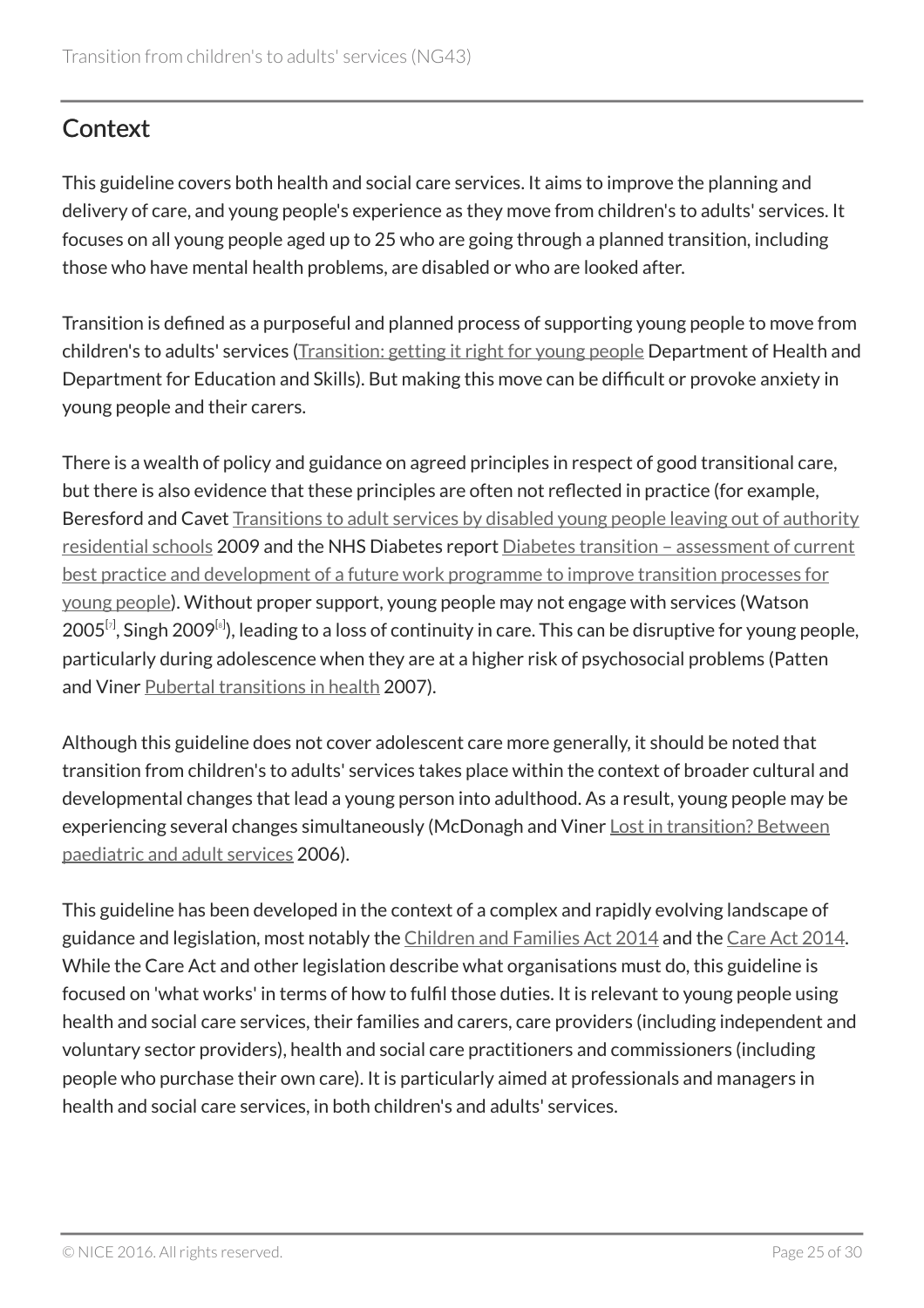The guideline will also be relevant to all people working with young people who are receiving health and social care services, in particular those working in education and employment agencies, youth justice and housing support.

<span id="page-25-0"></span> $^{\boxdot}$ Singh SP (2009) Transition of care from child to adult mental health services: the great divide. Current Opinion in Psychiatry 22: 386–90

<span id="page-25-1"></span>[[8](#page-24-1)] Watson AR (2005) Problems and pitfalls of transition from paediatric to adult renal care. Paediatric Nephrology 20: 113–7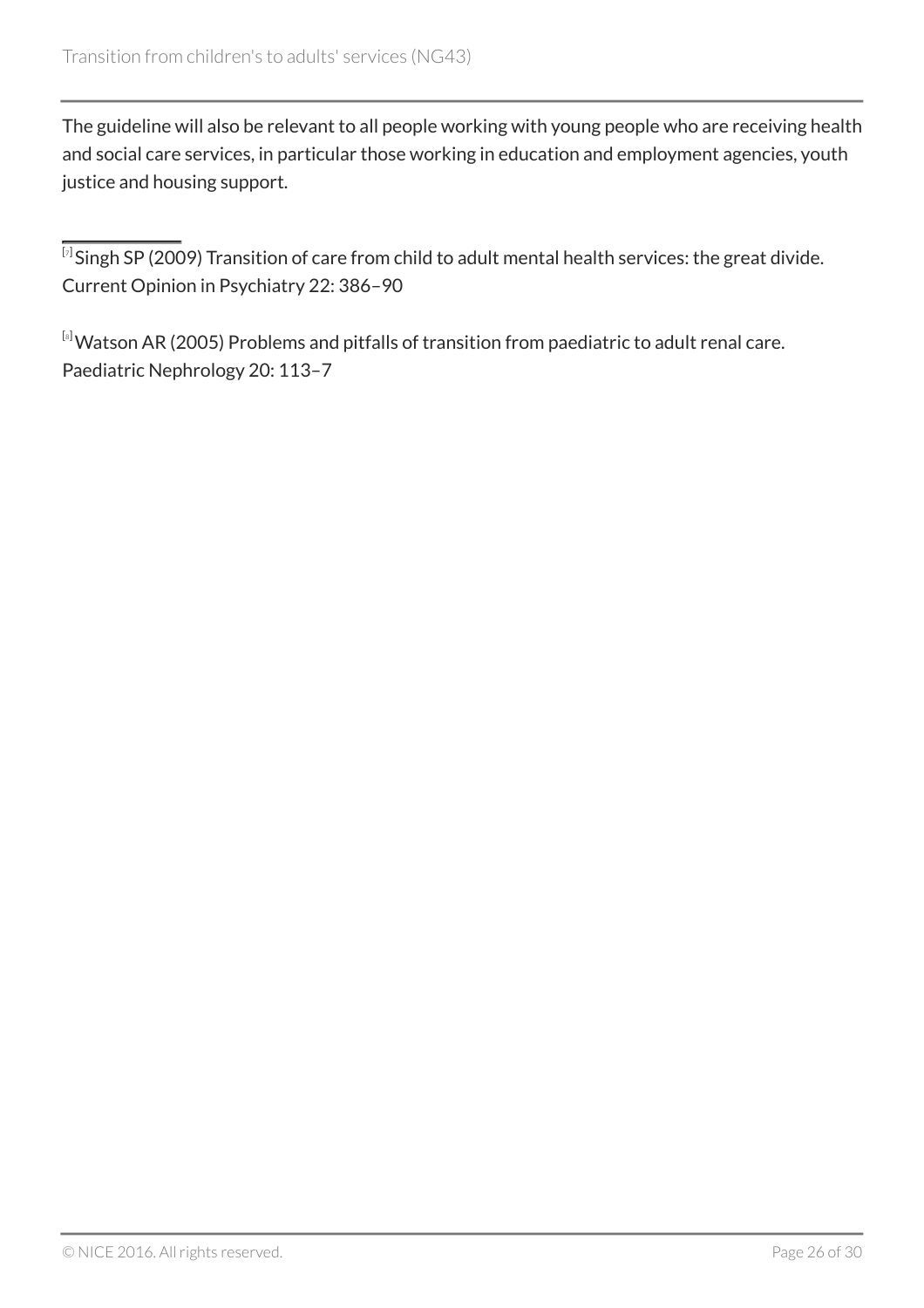# <span id="page-26-0"></span>Recommendations for research

The committee has made the following recommendations for research.

# <span id="page-26-1"></span>*1 Transition support for young adults*

What approaches to providing transition support for those who move from child to adult services are effective and/or cost-effective?

### Why this is important

Many transition policies exist and there are well-established local models for supporting and improving transition. These models are usually context- and service-specific and very few have been tested for their clinical and cost effectiveness. There is much evidence about the nature and magnitude of the problems of transition from children's to adults' services but very little on what works. Although there were gaps in effectiveness evidence across both children's and adults' services, the committee agreed that research could usefully focus in particular on transition interventions in adult services and on young adults receiving a combination of different services.

# <span id="page-26-2"></span>*2 The role of families in supporting young adults discharged from children's services*

What is the most effective way of helping families to support young people who have been discharged from children's services (whether or not they meet criteria for adult services)?

### Why this is important

Families and carers often feel left out once the young person moves to adults' services, which can cause them considerable distress and uncertainty. The young person may themselves ask for their family not to be involved so families may also undergo a 'transition' in their involvement in the care of the young person. Alternatively, the young person may want their family involved after they move to adults' services.

We need to understand how best to support and help families and carers through the transition period. A very important subgroup in this regard is young people with long-term conditions who are leaving care, and who are therefore less likely to have consistent and long-term support from parents or carers. How can foster carers, social workers or personal advisers in leaving care services best support young people transitioning from children's to adult healthcare services?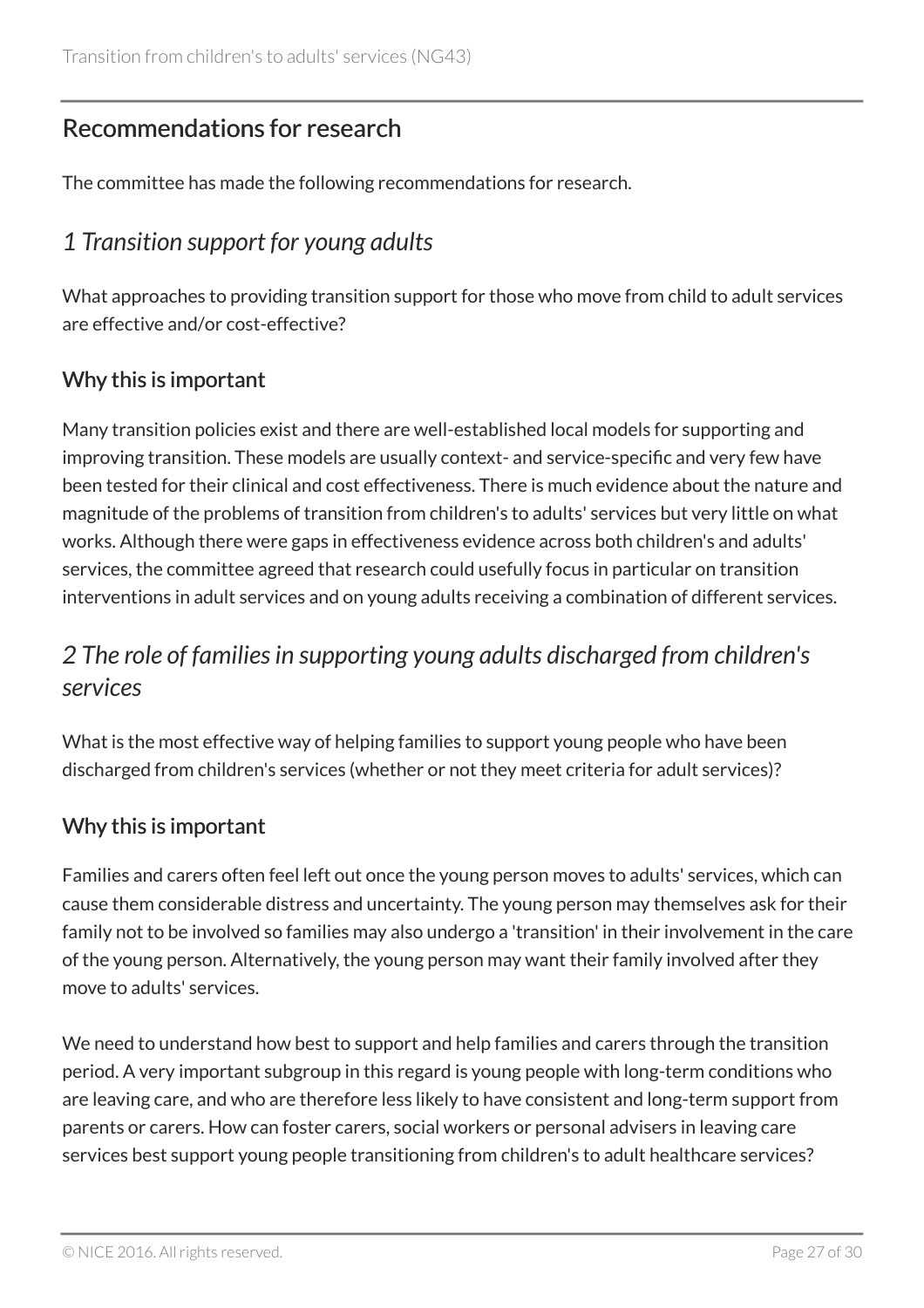# <span id="page-27-0"></span>*3 The role of primary care in supporting young people discharged from children's services*

What are the most effective ways for primary care services to be involved in planning and implementing transition, and following-up young people after transfer (whether or not they meet criteria for adult services)?

### Why this is important

Some young people leaving children's services will not have access to the support or services previously available to them (for example physiotherapy) even when their needs for these services remain unchanged. Other young people will not be considered eligible for adult services. Young people in care who are placed outside their local authority are likely to both change providers and GPs during transition. We did not identify any studies researching the role of primary care during transition for any of these groups.

# <span id="page-27-1"></span>*4 The consequences and costs of poor transition*

What are the consequences and the costs of young people with ongoing needs not making a transition into adult services, or being poorly supported through the process?

### Why this is important

Many young people with ongoing needs fall through the transition gap or disengage with services at this point. Their outcomes remain unknown and are a serious cause for concern. We need longitudinal studies on the consequences of poor or no transition and the costs of unmet need as a result of poor transition.

# <span id="page-27-2"></span>*5 Support to carers and practitioners to help young people's independence*

What is the most effective way to help carers and practitioners support young people's independence?

### Why this is important

An identified barrier to planned and purposeful transitions into adults' services is supporting adults holding young people back. Both parents and practitioners may prefer young people to stay on longer in children's services and not feel able to support their transfer on to adults' services.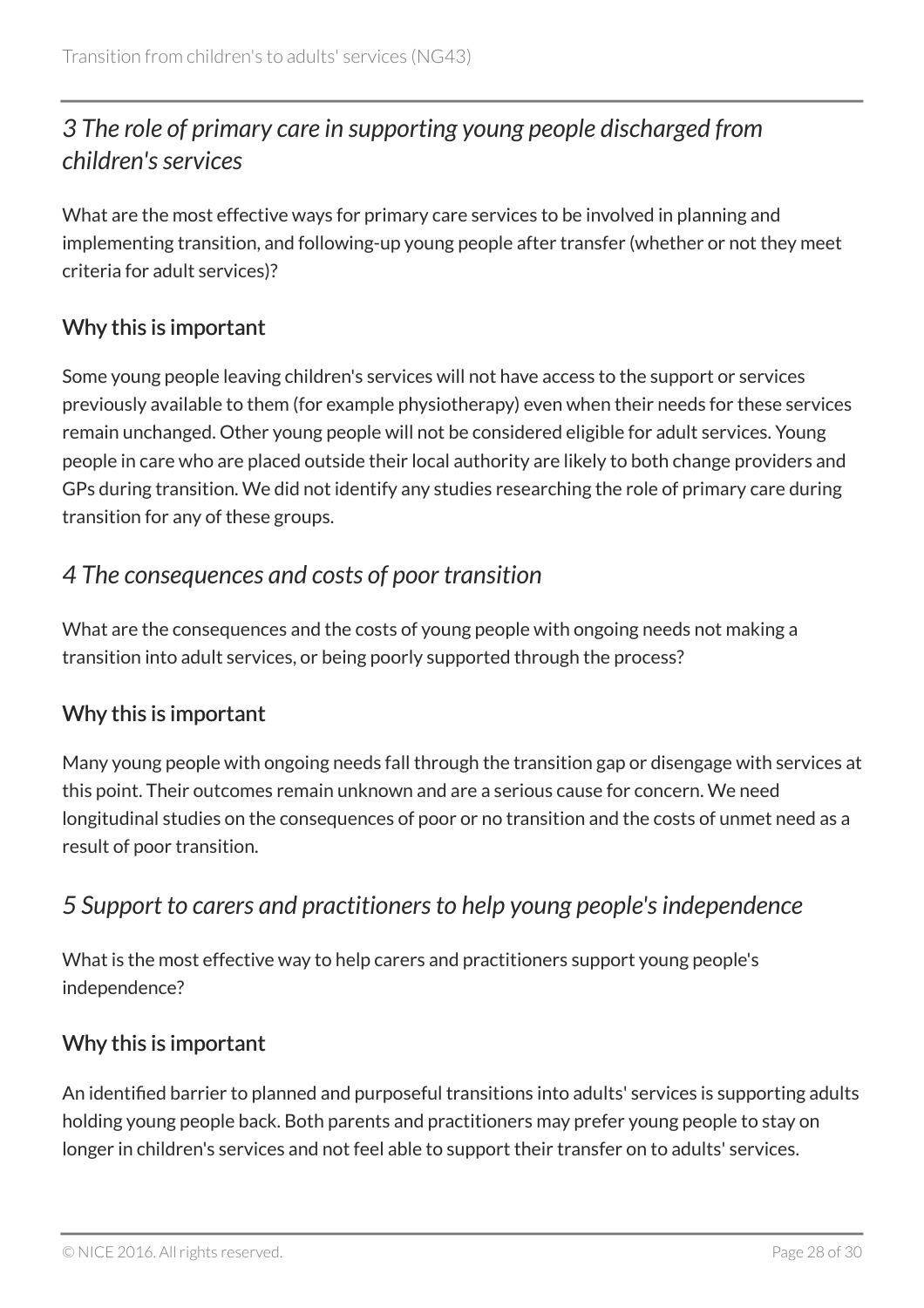# <span id="page-28-0"></span>*6 Supporting young people to manage their conditions*

What is the relationship between transition and subsequent self-management?

### Why this is important

Self-management is part of being independent, and so is a part of developmental transition to adulthood. The most effective models of self-management, and whether these are generic or disease-specific, still need to be established. Some transition programmes include training in self-management, others do not. Although growing independence is part of the transition into adulthood, personalised healthcare and helping people self-manage tends to be variable. Further research is needed to understand how self-management training can be built into transition planning and preparation for young people.

# <span id="page-28-1"></span>*7 Transition in special groups: young offenders institutions*

What is the most effective way of supporting young offenders in transition from children's to adults' health and social care services?

### Why this is important

Young offenders tend to be vulnerable, with multiple problems. There are concerns that they tend to undergo particularly poor transitions into adult services. There is a lack of evidence for this group, despite documented high need and poor outcomes.

# <span id="page-28-2"></span>*8 Transition in special groups: looked-after young people*

What is the most effective way of supporting care leavers in transition from children's to adults' health services?

### Why this is important

The role of birth parents in the management of childhood-onset long-term physical and mental health conditions is essential at many levels and continues throughout transition. For young people in local authority care, even if they have had a stable placement or social worker during their time in children's services, transition is a period when their social care support is likely to change.

The status of the health service user changes at age 18, when the primary receiver of information is the young person, not their social worker or foster carer. There is a need for research on how health